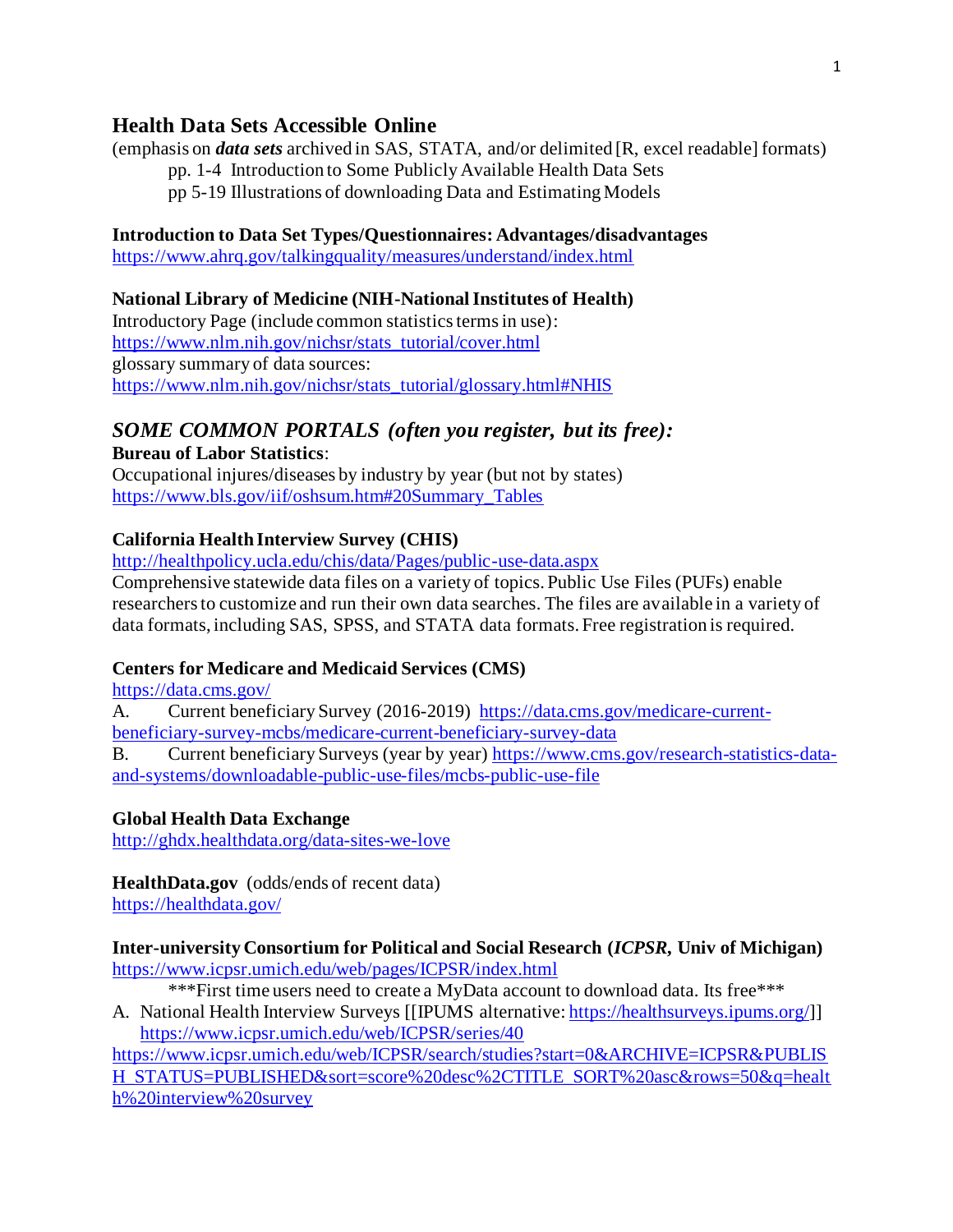(these include 5100+ general and specialized population surveys on health related topics) Recent Health Interview Surveys include: … "The Family-level File (Part 2) is made up of reconstructed variables from the person-level data of the basic module and includes information on sex, age, race, marital status, Hispanic origin, education, veteran status, family income, family size, major activities, *health status, activity limits*, and employment status, along with industry and occupation. As part of the basic module, the Person-level File (Part 3) provides information on all family members with respect *to health status, limitation of daily activities, cognitive impairment, and health conditions*. Also included are data on years at current residence, region variables, height, weight, bed days, doctor visits, hospital stays, and health care access and utilization. A randomly-selected adult in each family was interviewed for the Sample Adult File [https://www.icpsr.umich.edu/files/ICPSR/images/homepage-march-2021.gif](about:blank) (Part 4) regarding *respiratory conditions, use of nasal spray, renal conditions, AIDS, joint symptoms, health status, limitation of daily activities, and behaviors such as smoking, alcohol consumption, and physical activity*…"

B. Longitudinal Longevity Surveys (repeated surveys of old people and their characteristics; to help ascertain health in old age), including Chinese Surveys:

[https://www.icpsr.umich.edu/web/ICPSR/series/487](about:blank)

C. General Social Surveys (smaller samples with specialized issues—a few medical questions) [https://www.icpsr.umich.edu/web/ICPSR/series/28](about:blank)

D. Health Reform Monitoring Survey (HRMS) Series–ACA implementation and trends, survey of nonelderly

[https://www.icpsr.umich.edu/web/ICPSR/series/547](about:blank)

E. Irish Longitudinal Study on Aging (health questions, many socio-demographic factors) [https://www.icpsr.umich.edu/web/ICPSR/series/726](about:blank)

F. Linked US Births/Infant Death Data (birth records linked to infant deaths, incl nonresident) [https://www.icpsr.umich.edu/web/ICPSR/series/33](about:blank)

G. Detailed Mortality Files (death certificate data, including cause of death) [https://www.icpsr.umich.edu/web/ICPSR/series/89](about:blank)

H. Multiple Causes of Death Series (criminology interest)

[https://www.icpsr.umich.edu/web/ICPSR/series/90](about:blank)

I. National Ambulatory Medical Care Survey Series (physician visits, etc)

[https://www.icpsr.umich.edu/web/ICPSR/series/37](about:blank)

J. National Health and Nutrition Examination Survey (NHANES)

[https://www.icpsr.umich.edu/web/ICPSR/series/39](about:blank)

K. National Home and Hospice Care Survey Series (on centers, staff, and some patient detail) [https://www.icpsr.umich.edu/web/ICPSR/series/41](about:blank)

L. National Hospital Ambulatory Medical Care Survey Series

[https://www.icpsr.umich.edu/web/ICPSR/series/42](about:blank)

M. National Hospital Discharge Survey Series (nonfederal, short-term stay hospital sample of discharges)

[https://www.icpsr.umich.edu/web/ICPSR/series/43](about:blank)

N. National Longitudinal Study of Adolescent to Adult Health (Add Health) Series (initial sample of 12-18 year-olds re-interviewed on their health until 24 to 32) *(QUITE POPULAR)* [https://www.icpsr.umich.edu/web/ICPSR/series/1006](about:blank)

O. National Longitudinal Surveys (NLS) (some health information on mothers/children collected, then followed subsequently)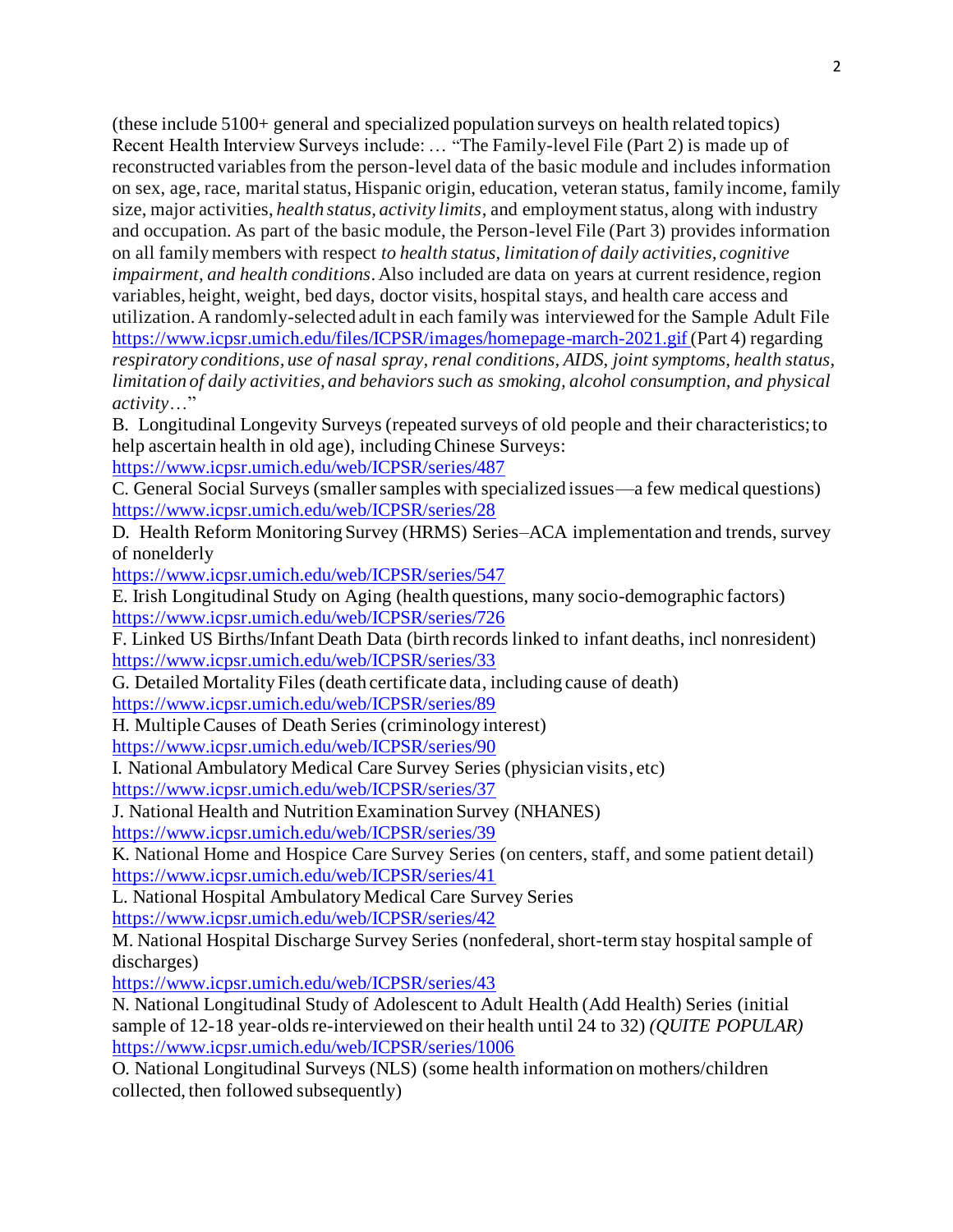[https://www.icpsr.umich.edu/web/ICPSR/series/129](about:blank)

P. National Medical Expenditure Surveys (health expenditures by families and individuals; 1977, 1987) [[also available from IPUMS [https://healthsurveys.ipums.org/](about:blank) ]] [https://www.icpsr.umich.edu/web/ICPSR/series/45](about:blank) 

Q. National Nursing Home Survey (1969 periodically to 2004, nursing homes and residents, cross section samples)

[https://www.icpsr.umich.edu/web/ICPSR/series/47](about:blank)

R. National Social Life, Health, and Aging Project (NSHAP) (longitudinal data through NORC (U of Chicago), focus on aging population with face-to-face interviews, biometric info, questionaries… need University faculty support and IRB approval for full access) [https://www.icpsr.umich.edu/web/ICPSR/series/706](about:blank)

S. Newly Licensed Registered Nurse Survey Series (new RNs attitudes about job, intentions, organizational commitment/satisfaction)

[https://www.icpsr.umich.edu/web/ICPSR/series/869](about:blank)

T. Panel Study of Income Dynamics (PSID) (world's longest running nationally representative household panel survey, has all the basic individual socio-demographic stuff and occasional surveys also include questions on psychological functioning, fertility-related behavior, computer skills, health and disability)

[https://www.icpsr.umich.edu/web/ICPSR/series/131](about:blank)

U. Study of Women's Health Across the Nation (SWAN) (Multi-site, longitudinal, epidemiological study designed to examine middle-aged women's health) [https://www.icpsr.umich.edu/web/ICPSR/series/253](about:blank)

V. Treatment Episode Data Set -- Admissions (TEDS-A) also a Discharge series (National census data system of annual admissions to substance abuse treatment facilities; TEDS collects drug-use admission data from the States on all admissions and discharges aged 12 or older.) [https://www.icpsr.umich.edu/web/ICPSR/series/56](about:blank) admissions [https://www.icpsr.umich.edu/web/ICPSR/series/238](about:blank) discharges

# **Integrated Public Use Microdata (IPUMS-CPS)-Current Population Survey (U of MN)**

[https://cps.ipums.org/cps-action/samples](about:blank)

Each month the Census Bureau samples the US population for basic socio-demographic, employment (including detailed industries and occupations), and for a quarter of those adults sampled, earnings. Supplemental surveys are regularly attached including fertility and marriage, disability, immunization (older years), and tobacco use. The "March Supplement" (old terminology) or *Annual Social and Economic Supplement (ASEC)* (new terminology) is the largest supplement, and has information on sources of income including receipt of workers compensation payments (from workplace injury or illness) and disability insurance receipts, as well as virtually all sources of income. The first screen shown, list those ASEC (March) supplements by year, and you can download several years of harmonized data just by checking the boxes of those years (separate cross sections of different, sampled individuals) you want to analyze. This is not a longitudinal data set, but pooled cross sections of random surveys. If you check the "BASIC MONTHLY" heading next to the ASEC heading, you can further get data from other monthly CPS surveys. "SUPPLEMENT TOPICS" offers information on the contents of the irregularly scheduled supplements to the monthly CPS survey.

Basic Monthly CPS surveys can also be downloaded from the United States Census Bureau website[: https://www.census.gov/data/datasets/time-series/demo/cps/cps-basic.html](about:blank)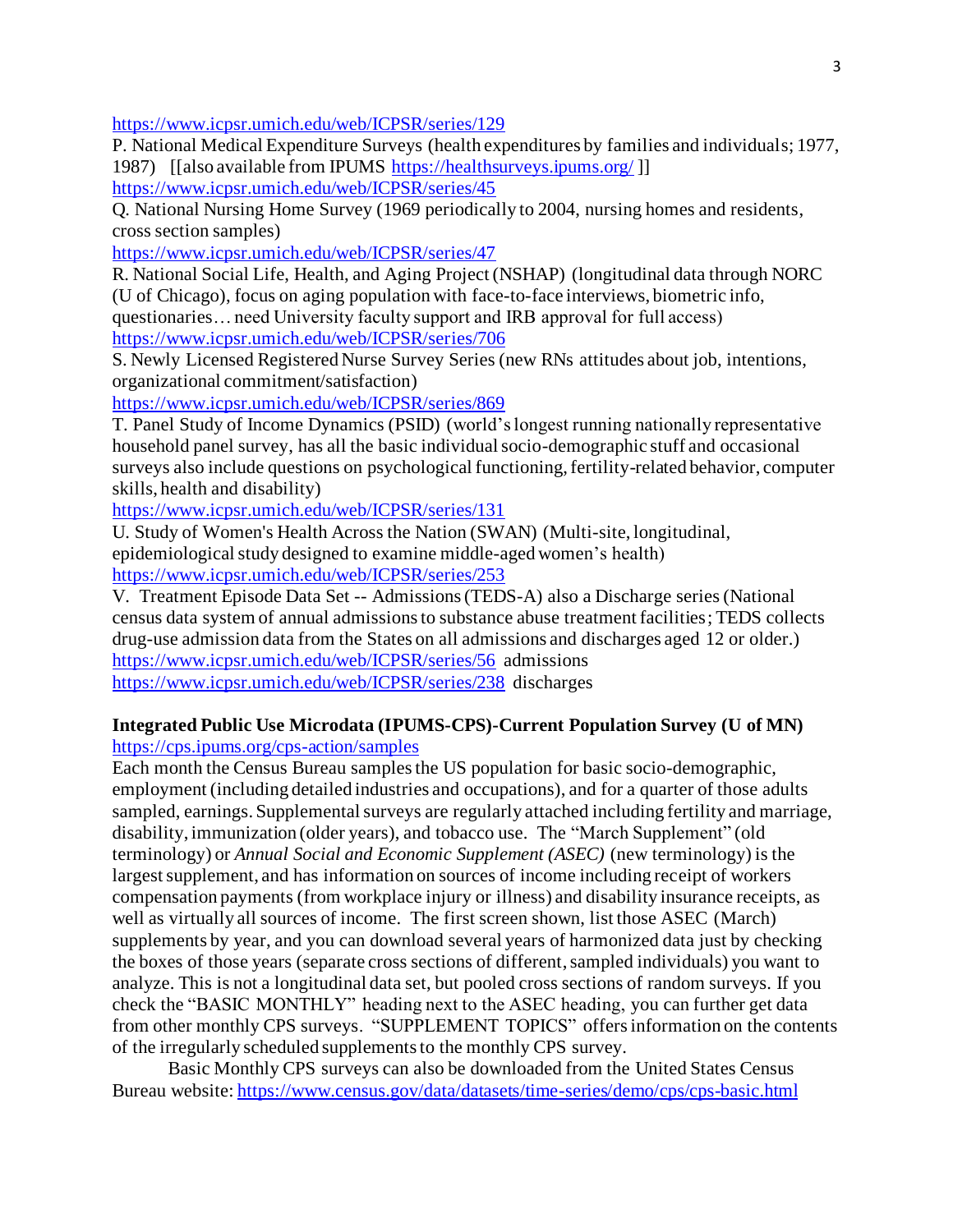The ASEC supplements are also found at [https://www.census.gov/data/datasets/time](about:blank)[series/demo/cps/cps-asec.html](about:blank)

## **Integrated Public Use Microdata (IPUMS-I)-International (Univ of Minnesota)** [https://www.idhsdata.org/idhs/](about:blank)

(micro-data surveys from around the world, with some—not all—of the surveys containing information on healthcare facility used, disability (including broad groups like independent mobility difficulty or simply a 'work disability' or 'psychological disability'), health coverage, occupation (nurse, doctor), industry (hospital) but not in all data sets. Some search will likely be necessary to get the data you want from the specific country—data availability varies by country. Where relevant, data elements have been harmonized—i.e., they measure the same thing with the same scoring across countries.) See also as an alternative: [https://dhsprogram.com/Data/](about:blank); [https://dhsprogram.com/data/available-datasets.cfm](about:blank)

#### **Integrated Public Use Microdata (IPUMS-USA)-USA (Univ of Minnesota)**

## [https://usa.ipums.org/usa/](about:blank)

This harmonizes current American Community Survey (ACS) with older Census data. The ACS is the largest household survey given by the Census bureau, gathering information contained previously only in the long form of the decennial census, such as ancestry, citizenship, educational attainment, income, language proficiency, migration, disability, employment, and housing characteristics (it also contains quite detailed socio-demographic information, place of work and travel time to work). It has detailed occupation and industry indicators to identify all types of healthcare personnel, health insurance coverage type, and type of disability if any.

## **National Sample Survey of Registered Nurses (NSSRN)**

[https://data.hrsa.gov/topics/health-workforce/nursing-workforce-survey-data#RegisteredNurses](about:blank#RegisteredNurses) (in 2018, nurse practitioners were also included in the sample)

**United States Census Bureau, Statistical Abstract Series** (aggregated data useful for time series and macro analyses, instead of the micro analyses-type data listed above: look under the "Births, Deaths" and "Health and Nutrition" sections) [https://www.census.gov/library/publications/time-series/statistical\\_abstracts.html](about:blank)

# **Other data bases (fees often charged or otherwise restricted) often available through University Libraries (so you can check yours), such as: American Hospital Association (AHA) Annual Survey Database**

Census of United States hospitals based on the AHA Annual Survey of Hospitals. Download survey data for analysis in Excel, SAS and other statistical software packages

#### **Historical Statistics of the United States**

[https://www.data-archive.ac.uk/](about:blank)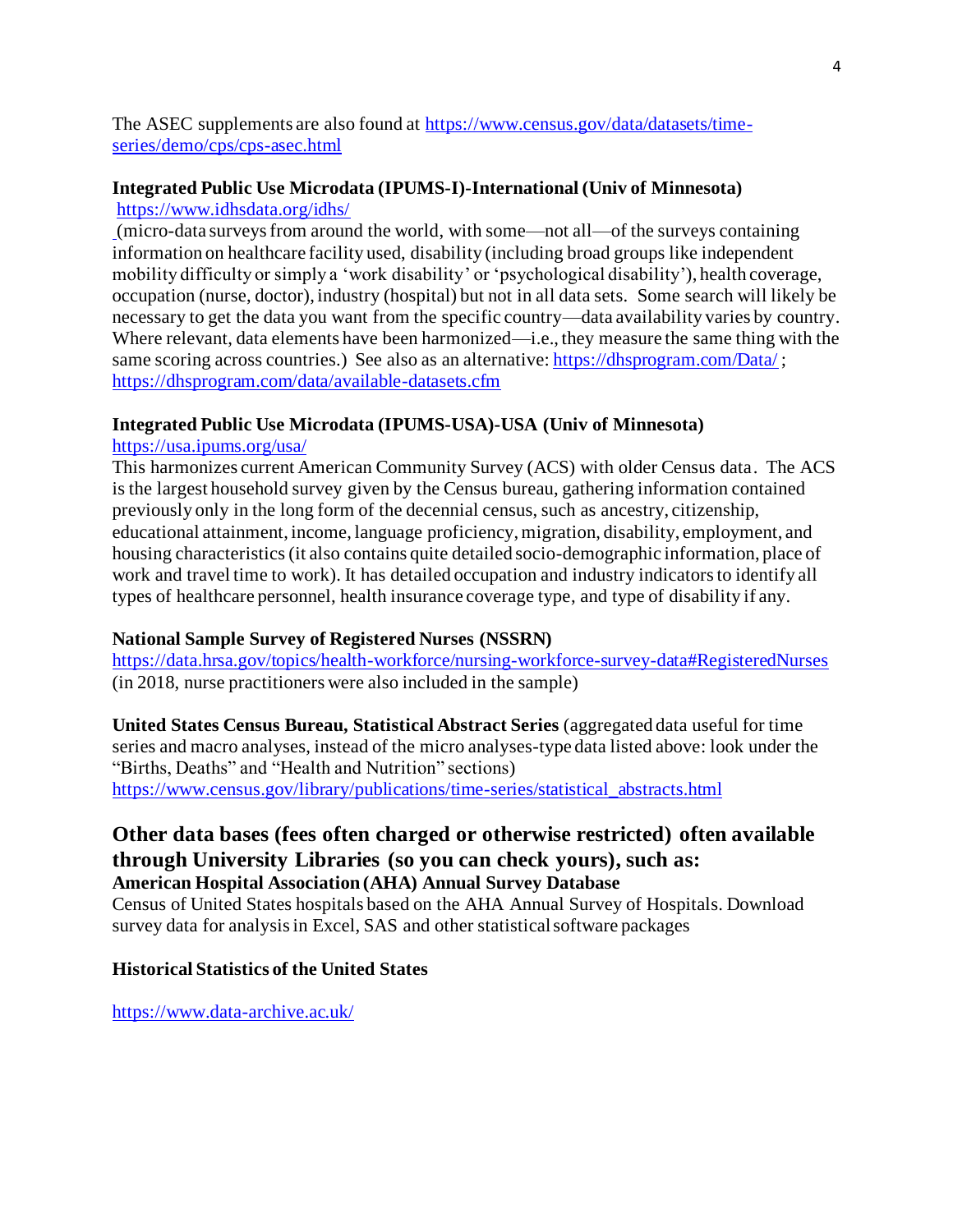## **For more coding examples for these and other statistical models see Butler, Butler and Wilson,** *Advanced Statistics Simplified with Health Examples*

**EXAMPLE1: reading the National Registered Nurse (RN) Sample SAS.** 1. Click on the link: https://data.hrsa.gov/topics/health-workforce/nursing-workforce-survey-data#RegisteredNurses 2. download the codebook and decide what variables you want to use in your analysis 3. After looking at the codebook, we decide to regress RN job satisfaction (after recode of the PN\_SATISFD) with a 4=extremely satisfied, 3=moderately satisfied, 2=moderately unsatisfied, 1=extremely unsatisfied, scale, on numerous independent variables. Those determinates will be a burnout variable ((RE\_LVE\_BRNOUT) as a reason for contemplating leaving), annual wages (PN\_EARN\_PUF), telehealth used in the workplace (PN\_TELHLTH), labor union (PN\_UNION) and sociodemographic variables:

```
jobsat = \beta_0 + \beta_1burnout + \beta_2wages + \beta_3telehealth + \beta_4union+\beta_5stuf f + \mu
```
3a) estimate by OLS, because it is easy to interpret the coefficients but imposes the restriction that the effect of going from a 1 to 2 level of satisfaction is the same as going from a 3 to 4 level of satisfaction;

3b) also estimate by ordered logistic regression because it doesn't impose the same 'unit' effect restriction as OLS, but the predictor variable response is only interpretable for those going into the  $4<sup>th</sup>$  level of satisfaction (or leaving the  $1<sup>st</sup>$  level of satisfaction)

4. Extract the zipped data as necessary to where you want it on your computer/thumbdrive. Open up our version of SAS (PC SAS, UNIX, SASStudio, etc… the code below works), and write your code (its extension will be .sas, as 'RN2018.sas'). Frequently there are 'format' programs to give SAS variables formats (appropriate numeric or character denominations), and easy to identify names. Fill in the necessary requested locations at the beginning of such a format program, and run this file in your version of SAS. Then here is typical SAS code to read the SAS dataset (\*.sas7bdat extension) and modify the variables according to our needs (we have a NSSRN 2018 PUF.sas7bdat sas data file in the RN2018 library as indicated ):

```
/* following turns off SAS output delivery system */
/* to get simple printed text in output window */ods listing;
ods html close;
ods graphics off;
libname RN2018 "C:\NSSRN2018_SAS_encoded_package";/*sets up RN2018 library*/
data RN; set RN2018.NSSRN_2018_PUF; /* NSSRN_2018_PUF.sas7bdat is in RN0218_library*/
satisfied=5-PN_SATISFD; *reverses ordering of satisfaction variable;
if RE_LVE_BRNOUT=1 then burnout=1; else if RE_LVE_BRNOUT=2 then burnout=0;
*PN_EARN_PUF annual earnings in principal nursing job;
if PN_TELHLTH=1 then telehealth=1; else if PN_TELHLTH=2 then telehealth=0;
if PN_UNION=1then union=1; else if PN_UNION=2then union=0;
if SEX=1 thenmale=1; else male=0;
if MARITAL=1 thenmarried=1; else married=0;
if MARITAL=2 then notmarried=1; else notmarried=0;
if MARITAL=3 then nevermarried=1; else nevermarried=0;
if DEP_CH6=1 then under6kids=1; else under6kids=0;
*AGE_PUF age of nurse in 2018;
if RAC_ETHN_PUF=1 then Hispanic=1; else Hispanic=0;
if RAC_ETHN_PUF=2 then nonHisp_white=1; else nonHisp_white=0;
```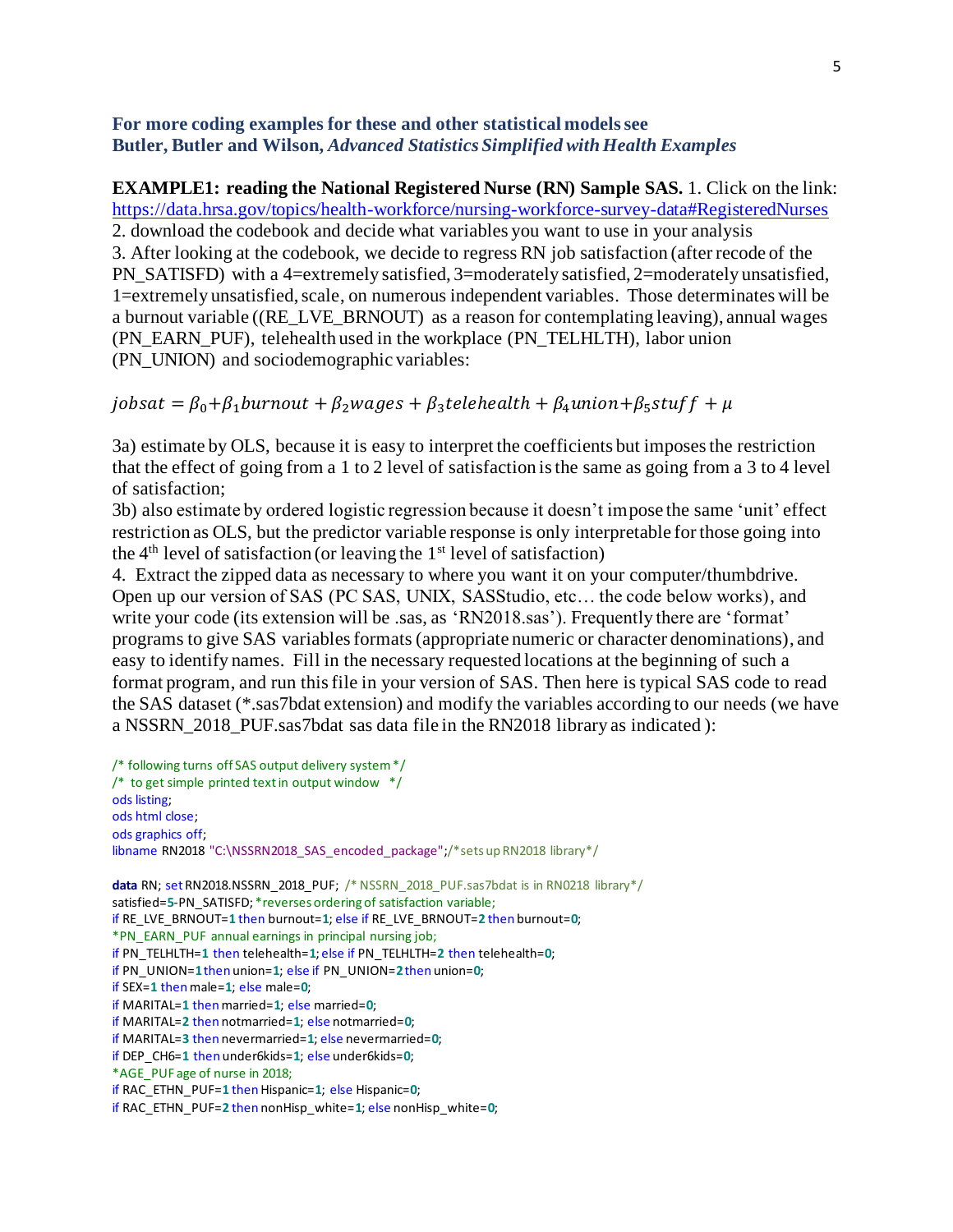if RAC\_ETHN\_PUF=**3** then black=**1**; else black=**0**; if RAC\_ETHN\_PUF=**4** then Asian=**1**; else Asian=**0**; \*PN\_LOC\_ST\_PUF state location of primary nursing position; **run**;

title "OLS Satisfaction regression"; title2 "no state of work fixed effects"; **proc hpreg** data=rn; modelsatisfied=burnout pn\_earn\_puf telehealth union male married notmarried age\_puf under6kids Hispanic nonHisp\_white black Asian; **run**;

title "OLS Satisfaction regression"; title2 "state of work fixed effects"; **proc hpreg** data=rn; class pn\_loc\_st\_puf; modelsatisfied=burnout pn\_earn\_puf telehealth union male married notmarried age\_puf under6kids Hispanic nonHisp\_white black Asian pn\_loc\_st\_puf; **run**;

title "Ordered Logistic Satisfaction regression"; title2 "no state of work fixed effects"; **proc logistic** data=rn descending; model satisfied=burnout pn\_earn\_puf telehealth union male married notmarried age\_puf under6kids Hispanic nonHisp\_white black Asian; **run**;

```
title "Ordered Logistic Satisfaction regression";
title2 "state of work fixed effects"; 
proc logistic data=rn descending;
class pn_loc_st_puf;
modelsatisfied=burnout pn_earn_puf telehealth union male married notmarried
age_puf under6kids Hispanic nonHisp_white black Asian pn_loc_st_puf;
run;
```
In general, for the SAS code above: green are nonexecutable (comment) statements; blue are reserved words. Here is a partial listing of the regression output without state FEs:

|                 |              | Standard                    |          |             |         |         |
|-----------------|--------------|-----------------------------|----------|-------------|---------|---------|
| Parameter       | DF           | Estimate                    | Error    | t Value     | Pr >  t |         |
|                 |              |                             |          |             |         |         |
| Intercept       | 1            | 3.036056                    | 0.033642 | 90.25       | < .0001 |         |
| burnout         | $\mathbf{1}$ | $-0.289069$                 | 0.009057 | $-31.92$    | < .0001 |         |
| PN EARN PUF     |              | $\mathbf{1}$<br>0.000000985 |          | 0.000000125 | 7.88    | < 0.001 |
| telehealth      | 1            | 0.047515                    | 0.009553 | 4.97        | < .0001 |         |
| union           | $\mathbf{1}$ | $-0.075092$                 | 0.013883 | -5.41       | < .0001 |         |
| male            | $\mathbf{1}$ | -0.031740                   | 0.015893 | $-2.00$     | 0.0458  |         |
| married         | $\mathbf{1}$ | 0.037884                    | 0.015076 | 2.51        | 0.0120  |         |
| notmarried      | 1            | $-0.030815$                 | 0.018607 | $-1.66$     | 0.0977  |         |
| AGE PUF         | $\mathbf{1}$ | 0.001747                    | 0.000434 | 4.03        | < .0001 |         |
| under6kids      | $\mathbf{1}$ | 0.044120                    | 0.013208 | 3.34        | 0.0008  |         |
| <b>HISPANIC</b> | $\mathbf{1}$ | 0.029023                    | 0.032499 | 0.89        | 0.3718  |         |
| nonHisp white   |              | 0.019553<br>$\mathbf{1}$    | 0.023761 | 0.82        | 0.4106  |         |
| black           | $\mathbf{1}$ | $-0.073917$                 | 0.030676 | $-2.41$     | 0.0160  |         |
| Asian           | $\mathbf{1}$ | $-0.060145$                 | 0.033013 | $-1.82$     | 0.0685  |         |
|                 |              |                             |          |             |         |         |

Partial output from the second regression with state fixed effects:

| Parameter | Standard<br>DF<br>Estimate |          |          | Error t Value $Pr >  t $ |          |
|-----------|----------------------------|----------|----------|--------------------------|----------|
| Intercept | 1                          | 2.999275 | 0.046978 | 63.84                    | < 0.0001 |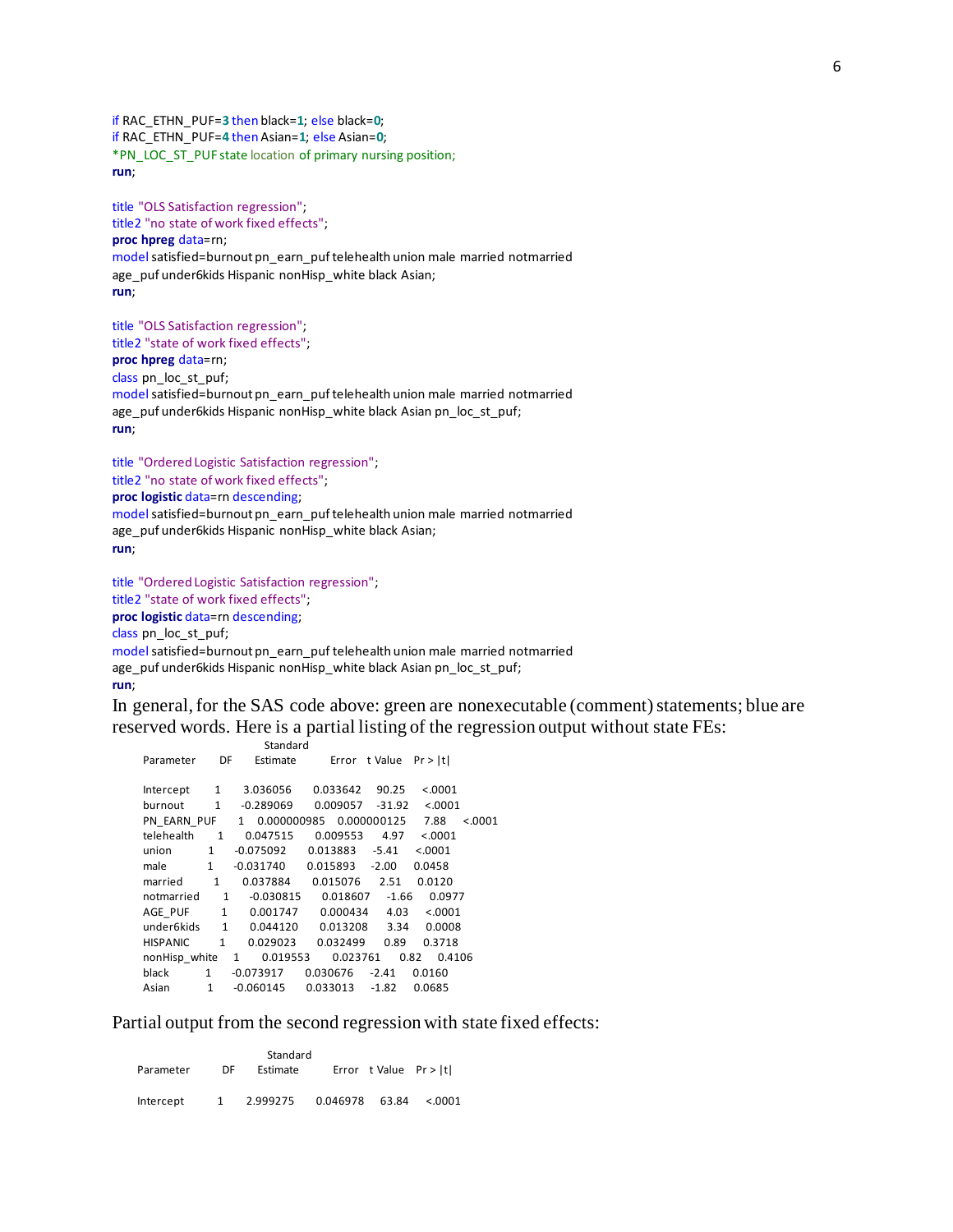| burnout          | 1           |              | $-0.291734$ | $-32.16$<br>0.009071 | < .0001 |         |  |
|------------------|-------------|--------------|-------------|----------------------|---------|---------|--|
| PN EARN PUF      |             | 1            | 0.000000987 | 0.000000128          | 7.74    | < .0001 |  |
| telehealth       | 1           |              | 0.046174    | 0.009619<br>4.80     | < .0001 |         |  |
| union            | 1           | $-0.084508$  | 0.014666    | $-5.76$              | < .0001 |         |  |
| male             | 1           | $-0.037033$  | 0.015930    | $-2.32$              | 0.0201  |         |  |
| married          | 1           |              | 0.035549    | 2.35<br>0.015135     | 0.0188  |         |  |
| notmarried       | 1           |              | $-0.034257$ | $-1.84$<br>0.018661  | 0.0664  |         |  |
| AGE PUF          | 1           |              | 0.001740    | 0.000436<br>3.99     | < .0001 |         |  |
| under6kids       | 1           |              |             |                      |         |         |  |
|                  |             |              | 0.042041    | 0.013213<br>3.18     | 0.0015  |         |  |
| <b>HISPANIC</b>  | 1           |              | 0.031974    | 0.032842<br>0.97     | 0.3303  |         |  |
| nonHisp white    | $\mathbf 1$ |              | 0.024608    | 0.024001             | 1.03    | 0.3052  |  |
| black            | 1           | $-0.059683$  | 0.031168    | $-1.91$              | 0.0555  |         |  |
| Asian            | 1           | $-0.053607$  | 0.033272    | $-1.61$              | 0.1072  |         |  |
| PN_LOC_ST_PUF AL |             | 1            | 0.072445    | 0.047915             | 1.51    | 0.1306  |  |
| PN LOC ST PUF AR |             | 1            | 0.007685    | 0.046402             | 0.17    | 0.8685  |  |
| PN_LOC_ST_PUF AZ |             | 1            | 0.073146    | 0.045604             | 1.60    | 0.1087  |  |
| PN_LOC_ST_PUF CA |             | 1            | 0.041021    | 0.042859             | 0.96    | 0.3385  |  |
| PN_LOC_ST_PUF CO |             | $\mathbf{1}$ | 0.069142    | 0.045543             | 1.52    | 0.1290  |  |
| PN LOC ST PUF CT |             | 1            | 0.013723    | 0.045400             | 0.30    | 0.7625  |  |
| PN_LOC_ST_PUF D1 |             | 1            | 0.034070    | 0.042014             | 0.81    | 0.4174  |  |
| PN_LOC_ST_PUF D4 |             | 1            | 0.024828    | 0.041949             | 0.59    | 0.5539  |  |
| PN LOC ST PUF D8 |             | 1            | 0.078047    | 0.041182             | 1.90    | 0.0581  |  |
| PN LOC ST PUF D9 |             | 1            | 0.051266    | 0.043071             | 1.19    | 0.2340  |  |
| PN LOC ST PUF DC |             | $\mathbf 1$  | 0.104604    | 0.047321             | 2.21    | 0.0271  |  |
|                  |             |              |             |                      |         |         |  |
| PN_LOC_ST_PUF DE |             | 1            | 0.000856    | 0.047254             | 0.02    | 0.9855  |  |
| PN LOC ST PUF FL |             | $\mathbf 1$  | 0.019486    | 0.045939             | 0.42    | 0.6714  |  |
| PN_LOC_ST_PUF GA |             | 1            | 0.057239    | 0.044272             | 1.29    | 0.1961  |  |
| PN_LOC_ST_PUF IA |             | 1            | 0.099136    | 0.046525             | 2.13    | 0.0331  |  |
| PN_LOC_ST_PUF ID |             | 1            | 0.105951    | 0.046924             | 2.26    | 0.0240  |  |
| PN LOC ST PUF IL |             | 1            | $-0.028576$ | 0.043326             | $-0.66$ | 0.5095  |  |
| PN_LOC_ST_PUF IN |             | 1            | 0.027349    | 0.044788             | 0.61    | 0.5415  |  |
| PN_LOC_ST_PUF KS |             | 1            | 0.079389    | 0.046979             | 1.69    | 0.0911  |  |
| PN_LOC_ST_PUF KY |             | 1            | 0.001809    | 0.046618             | 0.04    | 0.9690  |  |
| PN_LOC_ST_PUF LA |             | 1            | 0.005655    | 0.048714             | 0.12    | 0.9076  |  |
| PN_LOC_ST_PUF MA |             | 1            | 0.019731    | 0.043672             | 0.45    | 0.6514  |  |
| PN LOC ST PUF MD |             | 1            | $-0.005298$ | 0.042279             | $-0.13$ | 0.9003  |  |
| PN_LOC_ST_PUF ME |             | 1            | 0.006135    | 0.045609             | 0.13    | 0.8930  |  |
| PN_LOC_ST_PUF MI |             | 1            | 0.063394    | 0.043507             | 1.46    | 0.1451  |  |
|                  |             |              |             |                      | 2.50    |         |  |
| PN_LOC_ST_PUF MN |             | 1            | 0.115755    | 0.046384             |         | 0.0126  |  |
| PN_LOC_ST_PUF MO |             | $\mathbf{1}$ | $-0.022017$ | 0.046503             | $-0.47$ | 0.6359  |  |
| PN_LOC_ST_PUF MS |             | 1            | $-0.005404$ | 0.046756             | $-0.12$ | 0.9080  |  |
| PN_LOC_ST_PUF NC |             | 1            | 0.034811    | 0.044585             | 0.78    | 0.4349  |  |
| PN_LOC_ST_PUF NE |             | 1            | 0.028139    | 0.047829             | 0.59    | 0.5563  |  |
| PN LOC ST PUF NH |             | $\mathbf 1$  | 0.018345    | 0.045528             | 0.40    | 0.6870  |  |
| PN_LOC_ST_PUF NJ |             | 1            | $-0.019733$ | 0.044752             | $-0.44$ | 0.6593  |  |
| PN LOC ST PUF NM |             | 1            | 0.043933    | 0.043201             | 1.02    | 0.3092  |  |
| PN_LOC_ST_PUF NV |             | 1            | 0.087387    | 0.046540             | 1.88    | 0.0604  |  |
| PN_LOC_ST_PUF NY |             | 1            | 0.013487    | 0.043555             | 0.31    | 0.7568  |  |
| PN LOC ST PUF OH |             | 1            | 0.027477    | 0.044582             | 0.62    | 0.5377  |  |
| PN LOC ST PUF OK |             | 1            | 0.036352    | 0.046230             | 0.79    | 0.4317  |  |
| PN LOC ST PUF OR |             | 1            | 0.124201    | 0.046354             | 2.68    | 0.0074  |  |
|                  |             |              |             |                      |         |         |  |
| PN_LOC_ST_PUF PA |             | 1            | $-0.086156$ | 0.042629             | $-2.02$ | 0.0433  |  |
| PN_LOC_ST_PUF SC |             | 1            | 0.055574    | 0.048306             | 1.15    | 0.2500  |  |
| PN LOC ST PUF TN |             | 1            | 0.063933    | 0.043955             | 1.45    | 0.1458  |  |
| PN_LOC_ST_PUF TX |             | 1            | 0.009503    | 0.046456             | 0.20    | 0.8379  |  |
| PN_LOC_ST_PUF UT |             | 1            | 0.122696    | 0.043530             | 2.82    | 0.0048  |  |
| PN LOC ST PUF VA |             | 1            | 0.043976    | 0.043018             | 1.02    | 0.3067  |  |
| PN LOC ST PUF WA |             | 1            | 0.070752    | 0.044244             | 1.60    | 0.1098  |  |
| PN LOC ST PUF WI |             | 1            | 0.020470    | 0.044218             | 0.46    | 0.6434  |  |
| PN_LOC_ST_PUF WV |             | 0            | 0           |                      |         |         |  |

Partial listing of the ordered logistic results in SAS (with 4 ordered categories there are three intercepts estimated)

Analysis of Maximum Likelihood Estimates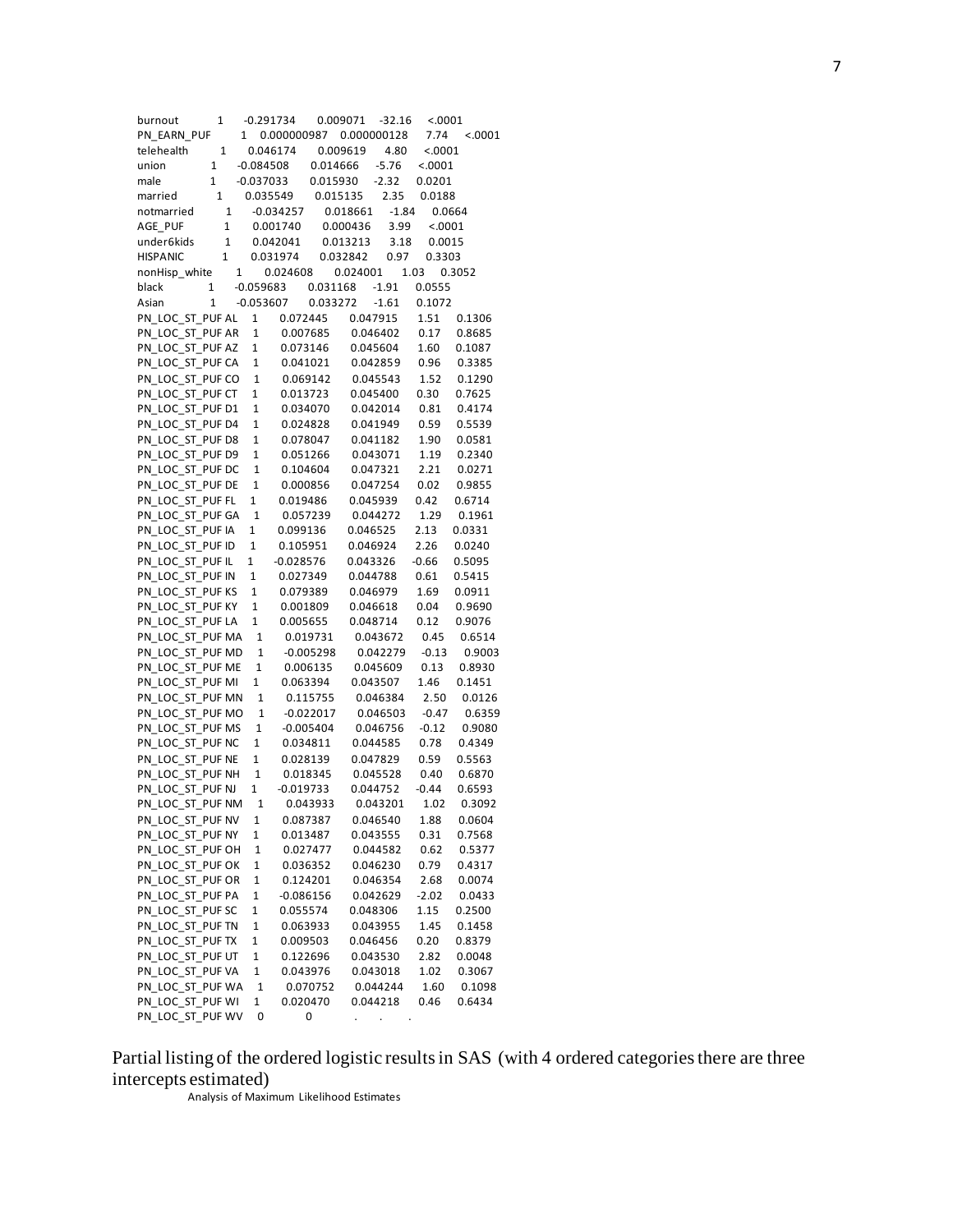|                 |              |              | Standard    | Wald               |           |                       |
|-----------------|--------------|--------------|-------------|--------------------|-----------|-----------------------|
| Parameter       |              | DF           | Estimate    | Error              |           | Chi-Square Pr > ChiSq |
|                 |              |              |             |                    |           |                       |
| Intercept       | 4            | $\mathbf{1}$ | $-1.4153$   | 0.1075             | 173.4582  | < .0001               |
| Intercept       | 3            | 1            | 1.7262      | 0.1079             | 255.9138  | < .0001               |
| Intercept       | 2            | $\mathbf{1}$ | 3.8113      | 0.1182             | 1039.4637 | < 0.001               |
| burnout         |              | $\mathbf{1}$ | -0.9521     | 0.0301             | 1003.0625 | < .0001               |
| PN EARN PUF     |              |              |             | 1 3.365E-6 3.96E-7 | 72.1970   | < .0001               |
| telehealth      |              | $\mathbf{1}$ | 0.1461      | 0.0303             | 23.2681   | < .0001               |
| union           | 1            |              | $-0.2303$   | 0.0443             | 27.0804   | < .0001               |
| male            | $\mathbf{1}$ |              | $-0.0815$   | 0.0505             | 2.6063    | 0.1064                |
| married         | $\mathbf{1}$ |              | 0.0996      | 0.0480             | 4.3018    | 0.0381                |
| notmarried      |              | 1            | $-0.1059$   | 0.0592             | 3.1947    | 0.0739                |
| AGE PUF         |              | $\mathbf{1}$ | 0.00724     | 0.00138            | 27.5614   | < .0001               |
| under6kids      |              | $\mathbf{1}$ | 0.1569      | 0.0420             | 13.9841   | 0.0002                |
| <b>HISPANIC</b> |              | $\mathbf{1}$ | 0.0663      | 0.1031             | 0.4133    | 0.5203                |
| nonHisp white   |              |              | 0.0470<br>1 | 0.0754             | 0.3882    | 0.5332                |
| black           | 1            |              | $-0.2628$   | 0.0976             | 7.2539    | 0.0071                |
| Asian           | $\mathbf{1}$ |              | $-0.2240$   | 0.1051             | 4.5454    | 0.0330                |

Here is a partial listing of the ordered logistic results in SAS, but with the state fixed effects also included (with 4 ordered categories there are three intercepts estimated):

Analysis of Maximum Likelihood Estimates

|                  |             |              | Standard     |           |                   | Wald   |                         |         |         |         |
|------------------|-------------|--------------|--------------|-----------|-------------------|--------|-------------------------|---------|---------|---------|
| Parameter        |             | DF           | Estimate     |           |                   | Error  | Chi-Square Pr > ChiSq   |         |         |         |
|                  |             |              |              |           |                   |        |                         |         |         |         |
| Intercept        | 4           |              | 1 -1.4170    |           | 0.1082            |        | 171.5469                |         |         | < .0001 |
| Intercept        | 3           | $\mathbf{1}$ | 1.7367       |           | 0.1086            |        | 255.5428                |         | < .0001 |         |
| Intercept        | $2^{\circ}$ | $\mathbf{1}$ | 3.8242       |           | 0.1189            |        | 1034.6591               |         |         | < .0001 |
| burnout          |             | $\mathbf{1}$ | $-0.9640$    |           | 0.0302            |        | 1020.8292               |         |         | < .0001 |
| PN EARN PUF      |             |              | 1            |           | 3.392E-6 4.049E-7 |        |                         | 70.1754 |         | < .0001 |
| telehealth       |             | $1 \quad$    | 0.1418       |           | 0.0306            |        | 21.5362                 |         | < .0001 |         |
| union            | $1 \quad$   |              | $-0.2555$    |           | 0.0468            |        | 29.7707                 |         | < .0001 |         |
| male             | $1 \quad$   |              | $-0.1004$    |           | 0.0507            |        | 3.9271                  |         | 0.0475  |         |
| married          |             | 1            | 0.0916       |           | 0.0483            |        | 3.5943                  |         | 0.0580  |         |
| notmarried       |             |              |              |           | 1 -0.1183 0.0595  |        |                         | 3.9545  | 0.0467  |         |
| AGE PUF          |             | $\mathbf{1}$ |              |           |                   |        | 0.00724 0.00139 27.2295 |         |         | < .0001 |
| under6kids       |             | $\mathbf{1}$ |              |           | 0.1518  0.0421    |        | 13.0309                 |         | 0.0003  |         |
| <b>HISPANIC</b>  |             | 1            | 0.0737       |           | 0.1044            |        | 0.4977                  |         | 0.4805  |         |
| nonHisp white    |             |              | $1 \quad$    |           | 0.0642 0.0763     |        |                         | 0.7076  |         | 0.4003  |
| black            | 1           |              | $-0.2159$    |           | 0.0993            |        | 4.7258                  |         | 0.0297  |         |
| Asian            | 1           |              | $-0.1984$    |           | 0.1061            |        | 3.4970                  |         | 0.0615  |         |
| PN LOC ST PUF AL |             |              | 1            |           | 0.1068            |        | 0.1088                  | 0.9628  |         | 0.3265  |
| PN LOC ST PUF AR |             |              |              |           | 1 -0.1061         |        | 0.1030                  |         | 1.0603  | 0.3032  |
| PN_LOC_ST_PUF AZ |             |              | $\mathbf 1$  |           | 0.1247            |        | 0.0983                  | 1.6071  |         | 0.2049  |
| PN_LOC_ST_PUF CA |             |              | $\mathbf 1$  |           | $-0.00637$        |        | 0.0851                  | 0.0056  |         | 0.9404  |
| PN LOC ST PUF CO |             |              | $\mathbf 1$  |           | 0.1402            |        | 0.0985                  | 2.0250  |         | 0.1547  |
| PN_LOC_ST_PUF CT |             |              | $\mathbf{1}$ |           | $-0.0697$         |        | 0.0981                  | 0.5053  |         | 0.4772  |
| PN LOC ST PUF D1 |             |              | $\mathbf 1$  |           | $-0.0220$         |        | 0.0823                  | 0.0713  |         | 0.7895  |
| PN LOC ST PUF D4 |             |              | $\mathbf{1}$ |           | $-0.0617$         |        | 0.0825                  | 0.5599  |         | 0.4543  |
| PN LOC ST PUF D8 |             |              | $\mathbf{1}$ |           | 0.1175            |        | 0.0781                  | 2.2633  |         | 0.1325  |
| PN_LOC_ST_PUF D9 |             |              | $\mathbf{1}$ | 0.0525    |                   |        | 0.0862                  | 0.3707  |         | 0.5426  |
| PN_LOC_ST_PUF DC |             |              | $\mathbf 1$  |           | 0.1891            |        | 0.1058                  | 3.1948  |         | 0.0739  |
| PN_LOC_ST_PUF DE |             |              | $\mathbf{1}$ | $-0.1207$ |                   |        | 0.1066                  | 1.2829  |         | 0.2574  |
| PN_LOC_ST_PUF FL |             |              | $\mathbf{1}$ | $-0.0117$ |                   |        | 0.1002                  | 0.0137  |         | 0.9067  |
| PN LOC ST PUF GA |             |              | $\mathbf 1$  | 0.0509    |                   |        | 0.0927                  | 0.3020  |         | 0.5826  |
| PN_LOC_ST_PUF IA |             |              | $\mathbf{1}$ | 0.2025    |                   | 0.1029 |                         | 3.8762  |         | 0.0490  |
| PN_LOC_ST_PUF ID |             |              | $\mathbf{1}$ | 0.2669    |                   | 0.1044 |                         | 6.5298  |         | 0.0106  |
| PN_LOC_ST_PUF IL |             |              | $\mathbf{1}$ | $-0.2047$ |                   | 0.0887 |                         | 5.3269  |         | 0.0210  |
| PN_LOC_ST_PUF IN |             |              | $\mathbf{1}$ | $-0.0486$ |                   |        | 0.0956                  | 0.2579  |         | 0.6116  |
| PN LOC ST PUF KS |             |              | $\mathbf{1}$ | 0.1084    |                   |        | 0.1047                  | 1.0721  |         | 0.3005  |
| PN LOC ST PUF KY |             |              | $\mathbf{1}$ | -0.0911   |                   |        | 0.1037                  | 0.7727  |         | 0.3794  |
| PN_LOC_ST_PUF LA |             |              | $\mathbf{1}$ | $-0.1252$ |                   |        | 0.1128                  | 1.2317  |         | 0.2671  |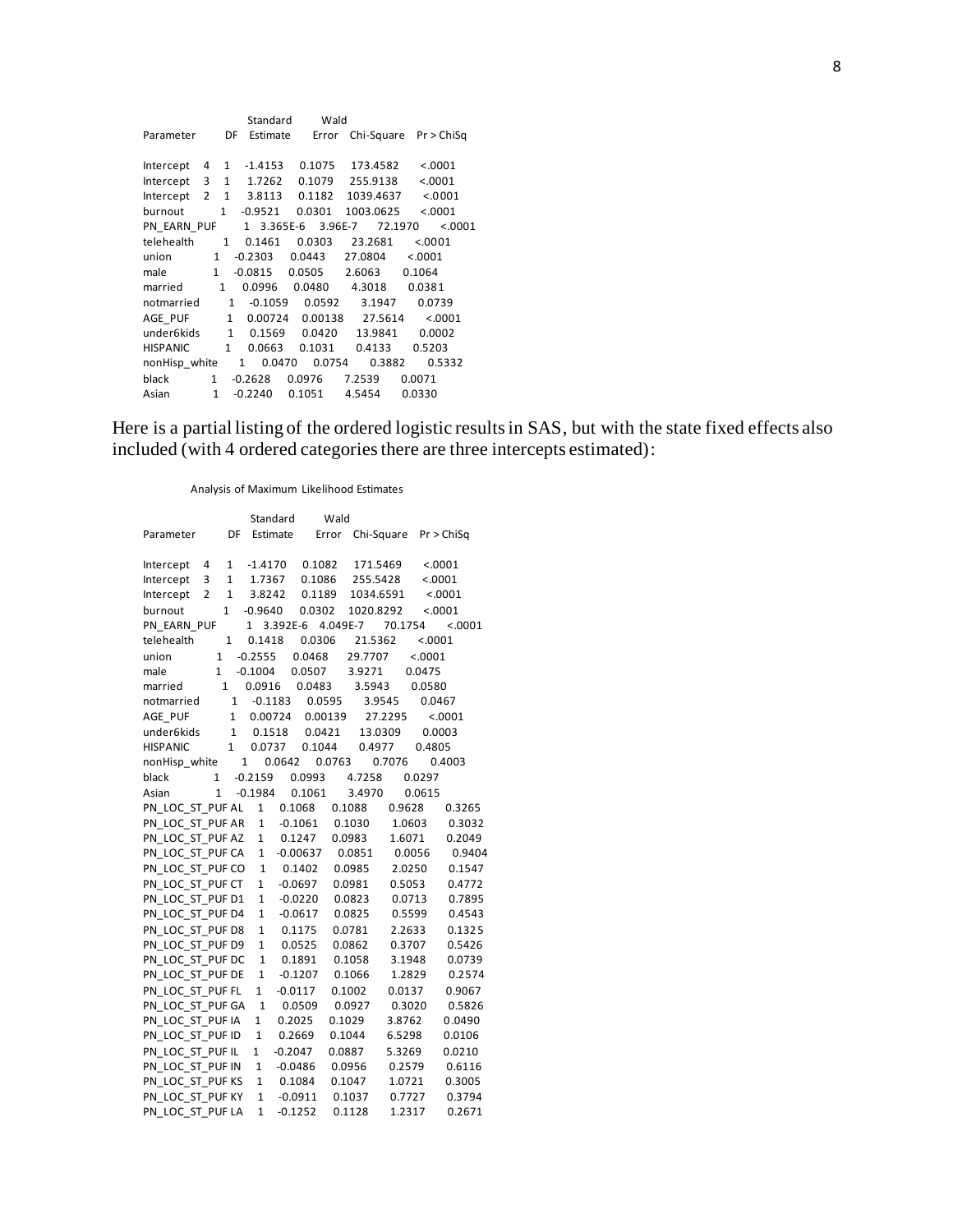| PN LOC ST PUF MA | 1            | $-0.0720$  | 0.0901 | 0.6384  | 0.4243  |
|------------------|--------------|------------|--------|---------|---------|
| PN LOC ST PUF MD | 1            | $-0.1457$  | 0.0835 | 3.0492  | 0.0808  |
| PN LOC ST PUF ME | $\mathbf{1}$ | $-0.1121$  | 0.0996 | 1.2661  | 0.2605  |
| PN LOC ST PUF MI | $\mathbf{1}$ | 0.0547     | 0.0894 | 0.3738  | 0.5409  |
| PN LOC ST PUF MN | $\mathbf{1}$ | 0.2622     | 0.1021 | 6.6022  | 0.0102  |
| PN LOC ST PUF MO | $\mathbf{1}$ | $-0.1980$  | 0.1034 | 3.6678  | 0.0555  |
| PN LOC ST PUF MS | $\mathbf{1}$ | $-0.1250$  | 0.1044 | 1.4321  | 0.2314  |
| PN LOC ST PUF NC | $\mathbf{1}$ | 0.0275     | 0.0944 | 0.0846  | 0.7712  |
| PN LOC ST PUF NE | $\mathbf{1}$ | $-0.0450$  | 0.1090 | 0.1703  | 0.6799  |
| PN LOC ST PUF NH | $\mathbf{1}$ | $-0.0575$  | 0.0989 | 0.3382  | 0.5609  |
| PN LOC ST PUF NJ | $\mathbf{1}$ | $-0.2129$  | 0.0949 | 5.0273  | 0.0250  |
| PN LOC ST PUF NM | $\mathbf{1}$ | 0.00700    | 0.0877 | 0.0064  | 0.9364  |
| PN LOC ST PUF NV | 1            | 0.1295     | 0.1025 | 1.5942  | 0.2067  |
| PN LOC ST PUF NY | 1            | $-0.1023$  | 0.0892 | 1.3130  | 0.2519  |
| PN LOC ST PUF OH | $\mathbf{1}$ | $-0.0138$  | 0.0946 | 0.0213  | 0.8839  |
| PN LOC ST PUF OK | $\mathbf{1}$ | $-0.00685$ | 0.1015 | 0.0046  | 0.9462  |
| PN_LOC_ST_PUF OR | $\mathbf{1}$ | 0.2724     | 0.1016 | 7.1884  | 0.0073  |
| PN LOC ST PUF PA | $\mathbf{1}$ | $-0.3951$  | 0.0860 | 21.1253 | < .0001 |
| PN LOC ST PUF SC | 1            | 0.0421     | 0.1106 | 0.1448  | 0.7035  |
| PN LOC ST PUF TN | $\mathbf{1}$ | 0.0935     | 0.0916 | 1.0413  | 0.3075  |
| PN LOC ST PUF TX | $\mathbf{1}$ | $-0.0861$  | 0.1025 | 0.7049  | 0.4011  |
| PN LOC ST PUF UT | $\mathbf{1}$ | 0.2936     | 0.0892 | 10.8340 | 0.0010  |
| PN_LOC_ST_PUF VA | $\mathbf{1}$ | 0.0102     | 0.0869 | 0.0139  | 0.9062  |
| PN LOC ST PUF WA | $\mathbf{1}$ | 0.1125     | 0.0923 | 1.4865  | 0.2228  |
| PN LOC ST PUF WI | $\mathbf{1}$ | $-0.0727$  | 0.0931 | 0.6098  | 0.4348  |
|                  |              |            |        |         |         |

Output will be saved as a '\*.lst' extension file, as in RN2018.lst. All four specificationsfor this sample indicate that increasing age and earnings are associated with increases in job satisfaction, as does the presence of telehealth, while job burnout and unions are associated with lower levels of job satisfaction. Looking at the coefficients for the state fixed effects (dummy variables for each state) indicates Utah has the most satisfied nurses while Pennsylvania has the least satisfied nurses. For more on generating and interpreting results such as these, see Butler, Butler and Wilson *Advanced Statistics Simplified with Health Examples*.

**EXAMPLE2: reading the National Registered Nurse (RN) Sample in STATA.** 1. Click link: [https://data.hrsa.gov/topics/health-workforce/nursing-workforce-survey-data#RegisteredNurses](about:blank#RegisteredNurses) 2. download the codebook and decide what variables you want to use in your analysis 3. As before with SAS, after looking at the codebook, we decide to regress RN job satisfaction (after recode of the PN\_SATISFD) with a 4=extremely satisfied, 3=moderately satisfied, 2=moderately unsatisfied, 1=extremely unsatisfied, scale, on numerous independent variables. Those determinates will be a burnout variable ((RE\_LVE\_BRNOUT) as a reason for contemplating leaving), annual wages (PN\_EARN\_PUF), telehealth used in the workplace (PN\_TELHLTH), labor union (PN\_UNION) and sociodemographic variables:

jobsat =  $\beta_0 + \beta_1$ burnout +  $\beta_2$ wages +  $\beta_3$ telehealth +  $\beta_4$ union+ $\beta_5$ stuf f +  $\mu$ 

3a) estimate by OLS, because it is easy to interpret the coefficients but imposes the restriction that the effect of going from a 1 to 2 level of satisfaction is the same as going from a 3 to 4 level of satisfaction;

3b) also estimate by ordered logistic regression because it doesn't impose the same 'unit' effect restriction as OLS, but the predictor variable response is only interpretable for those going into the  $4<sup>th</sup>$  level of satisfaction (or leaving the  $1<sup>st</sup>$  level of satisfaction)

4. Extract the zipped STATA data necessary to where you want it on your computer or thumbdrive. Create your STATA executable code (in window version, find "window" column,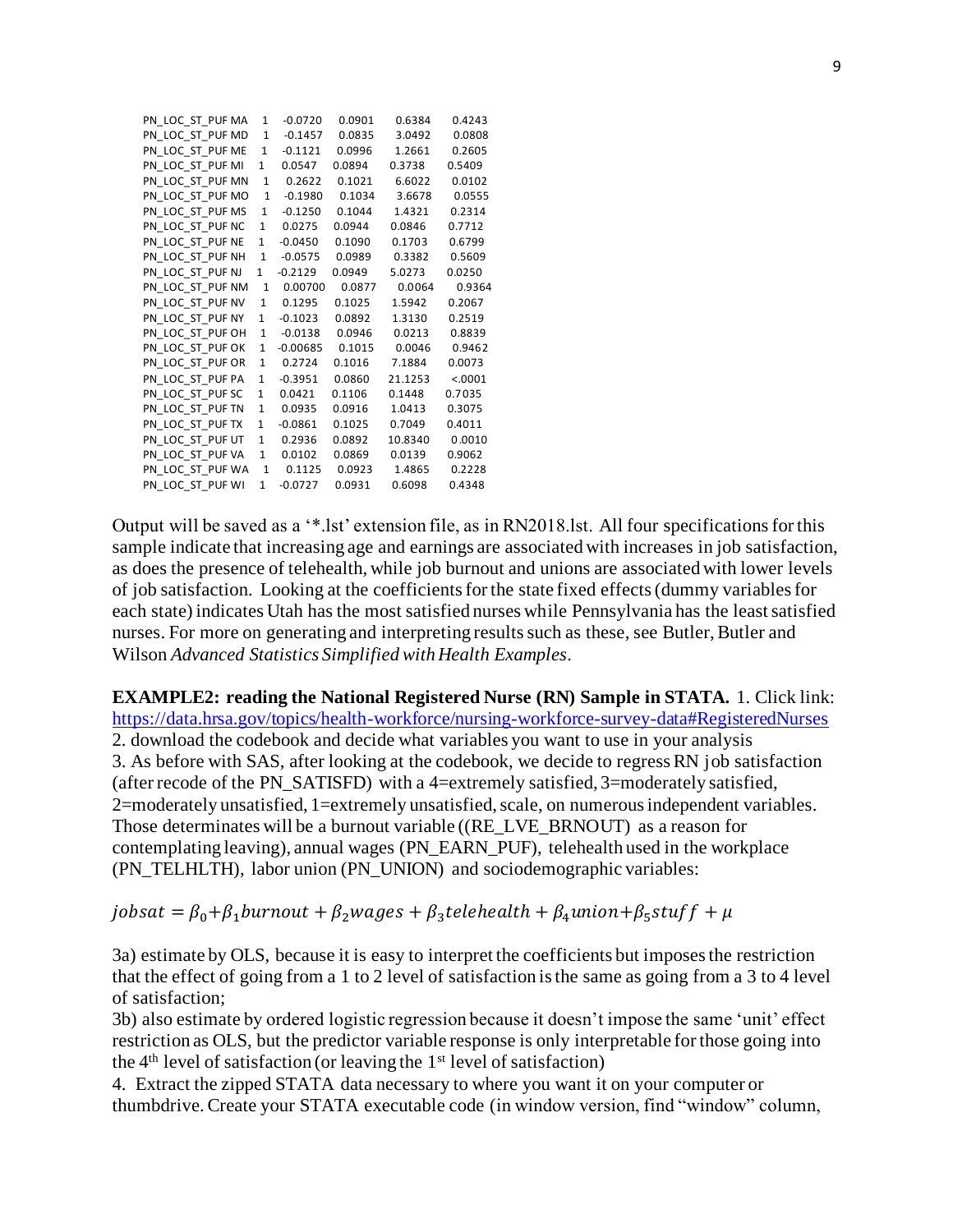then go down to the "do-file" editor, and choose "new" if doing the program from scratch, or since it is a standard text format, it can be done in notepad, notepad++, etc) with executable STATA having an extension of \*.do, as in 'RN2018.do'—this extension is provided automatically in STATA. Two notes about STATA code relative to SAS code: 1) STATA is case sensitive so the variable 'AGE' is not equal to the variable 'age', and 2) the '=' sign in math and much of programming serves two functions: a) assignment of value, and b) test of equivalence. In STATA,  $\equiv$  is the assignment of value, while  $\equiv$  is test of equivalence. With your executable file in STATA (hit "file" on upper left and then "open" up your executable do file if its not already open) and run it:

use "C:\Users\rjb99\Documents\healthtrics\online data\RN data\NSSRN2018\_Stata\_encoded\_package\NSSRN\_2018\_PUF.dta", clear

```
# delimit ; /*this makes the ';' the delimiter for each command, like SAS */
/* stata uses double equal signs for equivalence, and single equal sign for assignment*/
gen satisfied=5-PN_SATISFD; *reverses ordering of satisfaction variable;
gen burnout=1 if RE_LVE_BRNOUT==1 ; 
replace burnout=0 if RE_LVE_BRNOUT==2 ;
gen male = (SEX == 1) & !missing(SEX);
/* could do the same with these three commands, the third to handle missing values */<br>/* generate male=1 if A SEX==1; *//* generate male=1 if A_SEX==1; */<br>/* replace male=0 if A_SEX==2; *//* replace male=0 if A_SEX==2; */<br>/* repace male=. if missing(A SEX); *
         repace male=. if missing(A_SEX); */*PN_EARN_PUF annual earnings in principal nursing job;
gen telehealth=1 if PN_TELHLTH==1;
replace telehealth=0 if PN_TELHLTH==2;
gen union=1 if PN_UNION==1;
replace union=0 if PN_UNION==2;
gen married=(MARITAL==1);
gen notmarried=(MARITAL==2); 
gen nevermarried=(MARITAL==3);
gen under6kids= (DEP CH6==1);
*AGE_PUF age of nurse in 2018;
gen Hispanic=(RAC_ETHN_PUF==1);
gen nonHisp_white= (RAC_ETHN_PUF==2);
gen black=(RAC_ETHN_PUF==3);
gen Asian=(RAC_ETHN_PUF==4);
*PN_LOC_ST_PUF state location of primary nursing position,PN_LOC_CODE_PUF;
/* STATA is case sensitive unlike SAS so age does not equal AGE*/
```
regress satisfied burnout PN\_EARN\_PUF telehealth union male married notmarried AGE\_PUF under6kids Hispanic nonHisp\_white black Asian;

/\* the areg with absorb(\*) option does fixed effects with string char\*/ areg satisfied burnout PN\_EARN\_PUF telehealth union male married notmarried AGE\_PUF under6kids Hispanic nonHisp\_white black Asian, absorb(PN\_LOC\_CODE\_PUF);

ologit satisfied burnout PN\_EARN\_PUF telehealth union male married notmarried AGE\_PUF under6kids Hispanic nonHisp\_white black Asian;

There was no way to use state FEs without reformatted our string state identifiers as numeric variables. The results of the estimated coefficients were the same as the SAS output above.

**EXAMPLE3: reading the National RN Sample in R.** After reading in the ASCII format from the 2018 RN data site used in examples 1 and 2, we found it did not have the variables attached in the top row, as is usually the case (with ASCII, txt, downloads). So, for the R example, we read in the STATA data set using R, then do the same steps as above after reading the 2018 RN data set, which can be done in many ways, including installing the haven library. We download and install RSTUDIO on our computer (see chapter 1 in Butler, Butler, and Wilson *Advanced*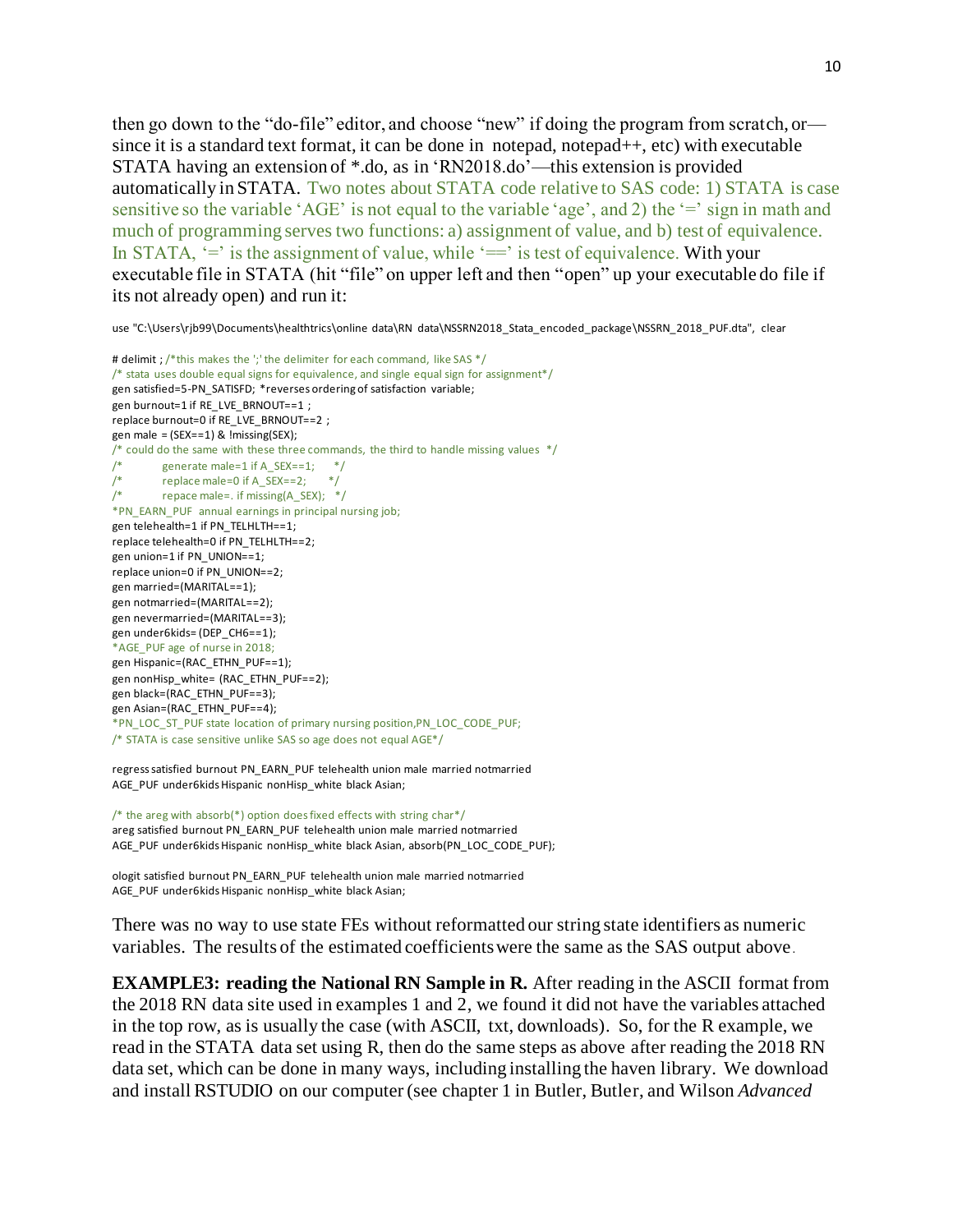*Statistics Simplified for Health Professionals*), and then install a R package that reads STATA into R, like haven  $(\text{shatial}, \text{package}( \text{"haven})))$ , download the STATA data set into R, and then change the variables and run the analysis using one of the fixed effects regression packages (FEreg <- lm(satisfied ~ burnout, N\_EARN\_PUF, telehealth, union, male, married, notmarried, AGE PUF, under6kids, Hispanic, nonHisp white, black, Asian,  $factor(PN$  LOC CODE PUF), data=<<...>>)) and one of the ordered logistics regression package (FEreg <- polr(satisfied ~ burnout, N\_EARN\_PUF, telehealth, union, male, married, notmarried, AGE\_PUF, under6kids, Hispanic, nonHisp\_white, black, Asian, data=<<…>>).

**EAMPLES 4 through 6.** In the RN 2018 of examples 1 through 3, there was only the option of downloading all the data. More typically when working with webpages, you can choose what variables to include in the downloaded data sets, and often what observations as well (restrict the sample to certain years, ages of those surveyed, for example, or from certain states). In what follows, we only download data from such (more typical) websites. In EAMPLE 4, we download data from the Current Population Survey using an IPUMS portal.

**EXAMPLE4: reading the Annual Social and Economic Supplement (ASEC) in SAS.** To get this ASEC annual supplement from the Current Population Survey (CPS), we go the IPUMS portal and click off all but the most recent supplements[: https://cps.ipums.org/cps-action/samples](about:blank)

Then we go to the bottom of that page and click "SUBMIT SAMPLE SELECTIONS". We want to look at the some of the socio-demographic determinants of a workers compensation claim (these are associated with workplace injuries or disease), we decide get STATEFIP (state numeric identifiers) from the HOUSEHOLD\_geograhpic variables category, and from the PERSON category, in the CORE section, we choose AGE, SEX, RACE, MARST, EDUC; and from the ANNUAL SOCIAL ECONOMIC SUPPLEMENT (ASEC), we click on the INCOME VARIABLES to get INCWKCOM (income from workers' compensation), INCWAGE (individual wage and salary income), and FTOTVAL (total family income). Go with the default extraction options, and submit your data request (registering with your email and password of your choice, if you have not previously done this).

 $WC\_amt = \beta_0 + \beta_1 wage + \beta_2 income + \beta_3 school + \beta_4 age + \beta_5 stufff + \mu$  $WC \, YN = G(\alpha_0 + \alpha_1 wage + \alpha_2 income + \alpha_3 school + \alpha_4 age + \alpha_5 stuff)$ 

On IPUMS "DOWNLOAD OR REVISE EXTRACTS" page the green-highlighted Download DAT column is the text file ONCE the data request has been processed, and to its immediate right at the SAS, Stata, and R code to download the data into those data types. First, let's download the "SAS" code that creates and formats the ASCII (or text) file, into a "CPS\_00011.sas7bdat" located in the libname "CPS2021". So the SAS code for our workers compensation model is:

/\* following turns off SAS output delivery system \*/ /\*forsimple printed text in output window instead \*/ ods listing; ods html close; ods graphics off; libname cps2021 "C:\Users\rib99\cps2021\_WC";

**data** one; set cps2021.cps 00011; /\*cps 00011.sas7bdat in the cps2021 library\*/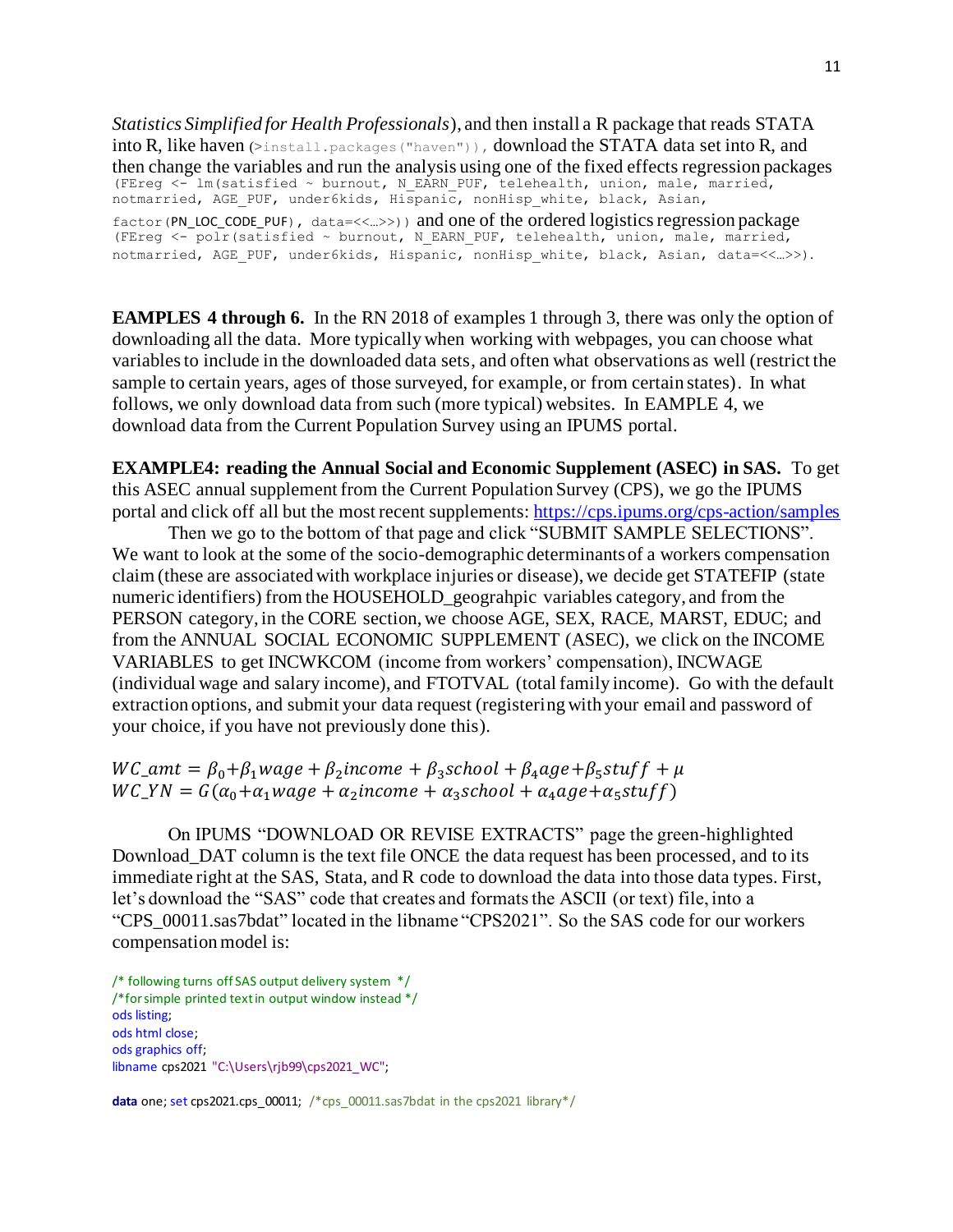/\* from the codebook provided with the data downloads, adjust the following\*/ if (**18**<=age<=**65**); \*only include those in analysis between 18 and 65 years of age; if ((INCWKCOM=**0**) or (INCWKCOM=**.**)) then do; INCWKCOM=**.**; WC\_YN=**0**; end; else WC\_YN=**1**; \*those who get positive income reported work injury recently; if FTOTVAL=**0** then FTOTVAL=**.**; if INCWAGE=**0** then INCWAGE=**.**; if sex=**1** thenmale=**1**; else male=**0**; if sex=**9** thenmale=**.**; if race=**100** then white=**1**; else white=**0**; if race=**200** then black=**1**; else black=**0**; if Marst in (**1**,**2**) then married=**1**; else married=**0**; /\*alternative: if ((marst=1) or (marst=2)) then married=1; else...\*/ if marst=**6** then never\_married=**1**; else never\_married=**0**; if educ in (**1**,**999**) then school=**.**; if educ=**2** then school=**0**; \*recode so school=years of school completed; if educ in (**10**,**14**) then school=**4**; if educ=**11** then school=**1**; if educ=**12** then school=**2**; if educ=**13** then school=**3**; if educ=**14** then school=**4**; if ((educ=**21**) or (educ=**20**)) then school=**5**; if educ=**22** then school=**6**; if educ in (**30**,**31**) then school=**7**; if educ=**32** then school=**8**; if educ=**40** then school=**9**; if educ=**50** then school=**10**; if educ=**60** then school=**11**; if educ in (**70**,**71**,**72**,**73**) then school=**12**; if educ=**80** then school=**13**; if educ=**81** then school=**14**; if educ in (**90**,**91**,**92**) then school=**14**; if educ=**100** then school=**15**; if educ in (**110**,**111**) then school=**16**; if educ in (**120**,**121**) then school=**17**; if educ in (**122**, **123**,**124**) then school=**18**; if educ=**125** then school=**20**; **run**;

title "amount of WC payments received given you received any"; **proc hpreg** data=one; class STATEFIP; model INCWKCOM=incwage ftotval school age male white black married never\_married statefip; **run**;

title "likelihood of receiving WC benefits"; **proc logistic** data=one; class statefip; model WC\_YN (event='1')=incwage ftotval school age male white black married never\_married statefip; **run**; Amount of WC income received among only those receiving such income, OLS partial listing includes:

| DE | Standard<br>Estimate |       |                                                                                                 |
|----|----------------------|-------|-------------------------------------------------------------------------------------------------|
|    |                      |       |                                                                                                 |
|    | $-0.086887$          |       | &0.001                                                                                          |
|    | 0.073562             | 11.13 | &0.001                                                                                          |
|    |                      |       | Error t Value $Pr >  t $<br>1 2561.757850 3586.751162 0.71 0.4753<br>0.014817 -5.86<br>0.006608 |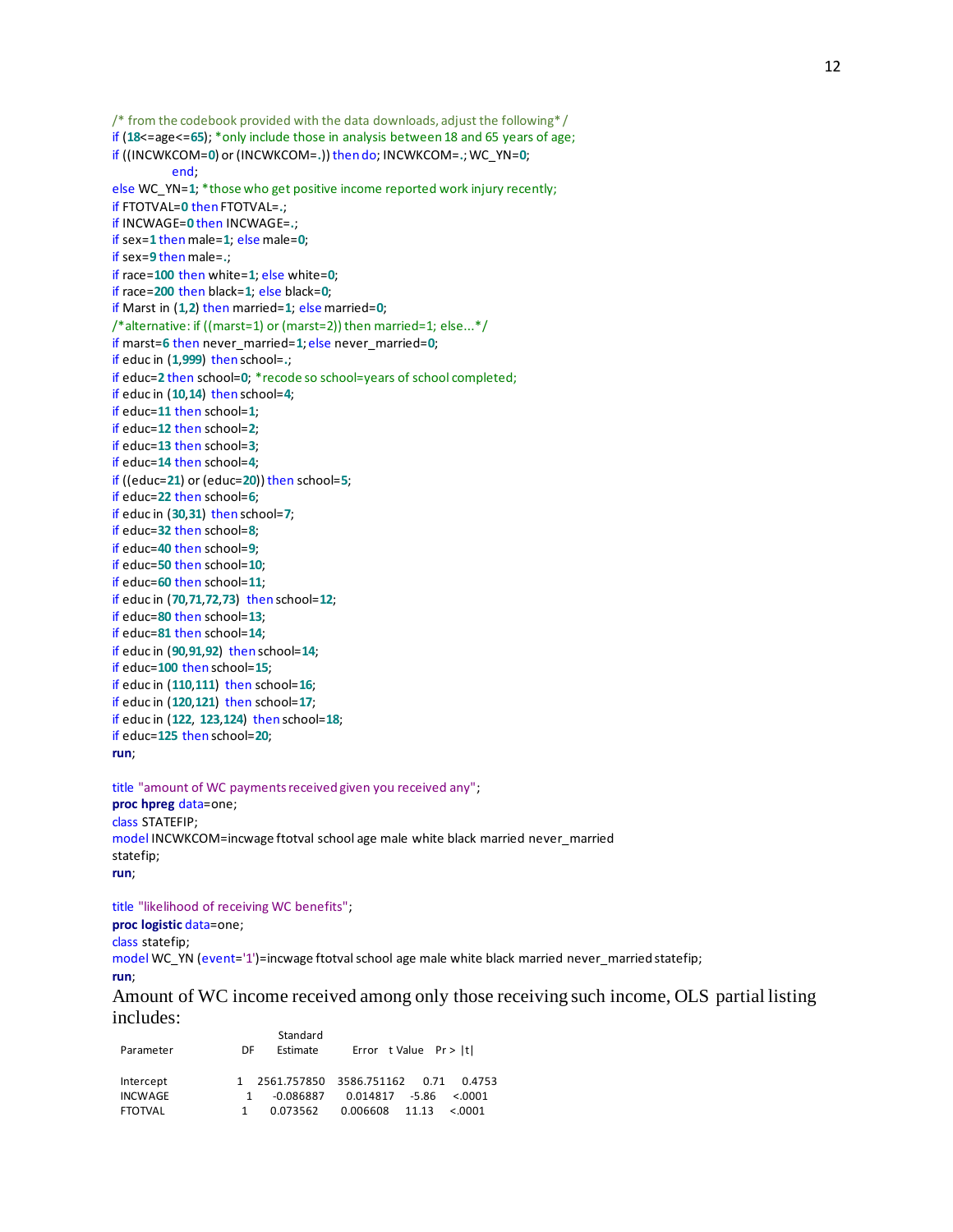| school                   | 1            | 77.832866         | 154.627103  | 0.50        | 0.6148  |        |
|--------------------------|--------------|-------------------|-------------|-------------|---------|--------|
| AGE                      | 1            | 59.830567         | 28.489900   | 2.10        | 0.0360  |        |
| male                     | 1            | 2702.168012       | 691.641906  | 3.91        | 0.0001  |        |
| white                    | 1            | 954.971808        | 1358.363622 | 0.70        | 0.4822  |        |
| black                    | 1            | 1507.011636       | 1670.750644 | 0.90        | 0.3673  |        |
| married                  | $\mathbf{1}$ | -2334.297817      | 888.434947  | $-2.63$     | 0.0088  |        |
| never married            |              | -1725.328230<br>1 | 1074.700204 |             | $-1.61$ | 0.1088 |
| STATEFIP Alabama         |              | 1 -2420.770774    |             | 3691.807919 | $-0.66$ | 0.5122 |
| STATEFIP Alaska          |              | -5854.538357<br>1 | 2890.291976 |             | $-2.03$ | 0.0431 |
| STATEFIP Arizona         |              | -4143.524052<br>1 | 3264.834357 |             | $-1.27$ | 0.2048 |
| <b>STATEFIP Arkansas</b> |              | -3037.814096<br>1 |             | 3451.060169 | $-0.88$ | 0.3790 |
| STATEFIP California      |              | -677.087309<br>1  | 2326.516703 |             | $-0.29$ | 0.7711 |
| STATEFIP Colorado        |              | 1<br>-5557.964192 |             |             |         |        |
|                          |              |                   |             |             |         |        |

Receving WC income,  $ves(=1)/no(=0)$ , the results from a logistic regression:

| $\mathbf{1}$ |                                                   |                         |                                                                                                                                                                          |                                                                                                                                             |                                                                                                                               |                                                                                              | < .0001                                                                                                                                                     |
|--------------|---------------------------------------------------|-------------------------|--------------------------------------------------------------------------------------------------------------------------------------------------------------------------|---------------------------------------------------------------------------------------------------------------------------------------------|-------------------------------------------------------------------------------------------------------------------------------|----------------------------------------------------------------------------------------------|-------------------------------------------------------------------------------------------------------------------------------------------------------------|
|              |                                                   |                         |                                                                                                                                                                          |                                                                                                                                             |                                                                                                                               |                                                                                              | < .0001                                                                                                                                                     |
|              |                                                   |                         |                                                                                                                                                                          |                                                                                                                                             |                                                                                                                               |                                                                                              | 0.7924                                                                                                                                                      |
| $\mathbf{1}$ |                                                   |                         |                                                                                                                                                                          |                                                                                                                                             |                                                                                                                               |                                                                                              | < .0001                                                                                                                                                     |
| 1            |                                                   |                         |                                                                                                                                                                          |                                                                                                                                             |                                                                                                                               |                                                                                              | < .0001                                                                                                                                                     |
| 1            |                                                   |                         |                                                                                                                                                                          |                                                                                                                                             |                                                                                                                               |                                                                                              |                                                                                                                                                             |
| 1            |                                                   |                         |                                                                                                                                                                          |                                                                                                                                             |                                                                                                                               |                                                                                              |                                                                                                                                                             |
| $\mathbf{1}$ |                                                   |                         |                                                                                                                                                                          |                                                                                                                                             |                                                                                                                               |                                                                                              |                                                                                                                                                             |
| 1            |                                                   |                         |                                                                                                                                                                          |                                                                                                                                             |                                                                                                                               |                                                                                              | 0.1295                                                                                                                                                      |
|              | $\mathbf{1}$                                      |                         |                                                                                                                                                                          |                                                                                                                                             |                                                                                                                               |                                                                                              | < .0001                                                                                                                                                     |
|              | $\mathbf{1}$                                      |                         |                                                                                                                                                                          |                                                                                                                                             |                                                                                                                               |                                                                                              | 0.3607                                                                                                                                                      |
|              | $\mathbf{1}$                                      | 0.7887                  |                                                                                                                                                                          |                                                                                                                                             |                                                                                                                               |                                                                                              | 0.0003                                                                                                                                                      |
|              | $\mathbf{1}$                                      | 0.0851                  |                                                                                                                                                                          |                                                                                                                                             |                                                                                                                               |                                                                                              | 0.7578                                                                                                                                                      |
|              | $\mathbf{1}$                                      |                         |                                                                                                                                                                          |                                                                                                                                             |                                                                                                                               |                                                                                              | 0.8482                                                                                                                                                      |
|              | $\mathbf{1}$                                      |                         |                                                                                                                                                                          |                                                                                                                                             |                                                                                                                               |                                                                                              | 0.5021                                                                                                                                                      |
|              | $\mathbf{1}$                                      |                         |                                                                                                                                                                          |                                                                                                                                             |                                                                                                                               |                                                                                              | 0.2973                                                                                                                                                      |
|              |                                                   |                         |                                                                                                                                                                          |                                                                                                                                             |                                                                                                                               |                                                                                              | 0.0251                                                                                                                                                      |
|              | $\mathbf{1}$                                      |                         |                                                                                                                                                                          |                                                                                                                                             |                                                                                                                               |                                                                                              | 0.3002                                                                                                                                                      |
|              |                                                   |                         |                                                                                                                                                                          |                                                                                                                                             |                                                                                                                               |                                                                                              |                                                                                                                                                             |
| Arkansas     | California<br>Colorado<br>Connecticut<br>Delaware | DF<br>$\mathbf{1}$<br>1 | Standard<br>Standard<br>Estimate<br>$-5.4043$<br>$-0.00001$<br>$-1.53E-7$<br>$-0.0550$<br>0.0184<br>0.6781<br>0.4885<br>0.5186<br>$-0.1449$<br>$-0.5227$<br>$\mathbf{1}$ | 0.2760<br>0.0126<br>0.00310<br>0.0736<br>0.1457<br>0.1798<br>0.0956<br>$-0.3021$<br>$-0.0573$<br>0.0777<br>$-0.3116$<br>0.4901<br>$-0.3626$ | Wald<br>Wald<br>Error<br>1.465E-6<br>5.813E-7<br>0.1235<br>0.3305<br>0.2199<br>0.2759<br>0.2994<br>0.1157<br>0.2990<br>0.3500 | 383.3479<br>0.0693<br>19.0021<br>35.0746<br>84.9651<br>11.2367<br>8.3224<br>2.2982<br>0.2188 | Chi-Square Pr > ChiSq<br>76.2269<br>< .0001<br>0.0008<br>0.0039<br>17.9248<br>0.8354<br>12.8636<br>0.0951<br>0.0366<br>0.4504<br>1.0861<br>5.0196<br>1.0732 |

Higher wages are associated with less benefits received (the OLS results from the hpreg) and a lower likelihood of receiving any benefits (the logistic results) since the opportunity cost of being on a claim increases with wage income; more schooling decreases the likelihood of receiving workers' compensation but has no effect on the amount received, holding wages constant, and older people file more claims and get more money, other things equal.

**EXAMPLE5: reading Annual Social and Economic Supplement (ASEC) in STATA.** To get this ASEC annual supplement from the Current Population Survey (CPS), we go the IPUMS portal and click off all but the most recent supplements[: https://cps.ipums.org/cps-action/samples](about:blank)

Then we go to the bottom of that page and click "SUBMIT SAMPLE SELECTIONS". We want to look at the some of the socio-demographic determinants of a workers compensation claim (these are associated with workplace injuries or disease), we decide get STATEFIP (state numeric identifiers) from the HOUSEHOLD\_geograhpic variables category, and from the PERSON category, in the CORE section, we choose AGE, SEX, RACE, MARST, EDUC; and from the ANNUAL SOCIAL ECONOMIC SUPPLEMENT (ASEC), we click on the INCOME VARIABLES to get INCWKCOM (income from workers' compensation), INCWAGE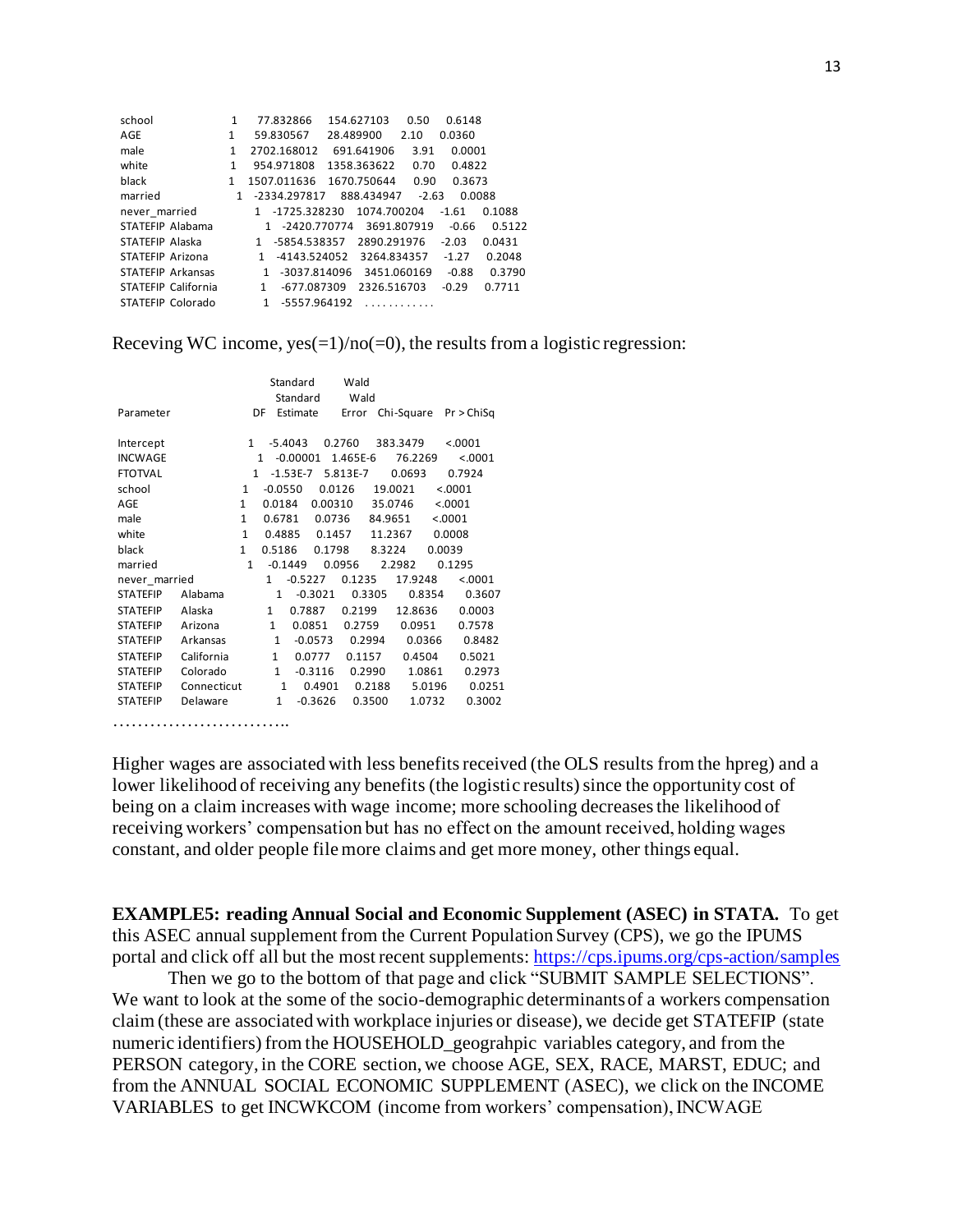(individual wage and salary income), and FTOTVAL (total family income). Go with the default extraction options, and submit your data request (registering with your email and password of your choice, if you have not previously done this).

 $WC\_amt = \beta_0 + \beta_1 wage + \beta_2 income + \beta_3 school + \beta_4 age + \beta_5 stufff + \mu$  $WC_YN = G(\alpha_0 + \alpha_1 wage + \alpha_2 income + \alpha_3 school + \alpha_4 age + \alpha_5 stuff)$ 

On IPUMS "DOWNLOAD OR REVISE EXTRACTS" page the green-highlighted Download\_DAT column is the text file ONCE the data request has been processed, and to its immediate right at the SAS, STATA, and R code to download the data into those data types. Example 2 for nurses had code that created the \*.dta STATA file on your specified location, but here the code reads in the ASCII file for our study and formats, but leaves it in STATA memory. So, for these types of files: A) Run the format code provided by IPUMS, and you will have your STATA data set in memory (be sure to indicate where the \*.dat file generated by IPUMS code is located), then your data will be in memory. B) So click **file**, then **save** to save the STATA \*.dta file somewhere on your drive or other storage device, so you can bring it up, edit the variable values, and then getting your regressions above. C) Finally, Run the STATA program you write below by cut and pasting into do-file editor (find "window" column, then go down to the "do-file editor', and choose "new" if doing the program from scratch, or choose a pre-existing do file to edit—also, since it is a standard text format, it can be done in notepad, notepad++, etc) with executable STATA having an extension of \*.do, as in 'CPS2021.do'. So the STATA code for our workers compensation model is:

use "C:\Users\rjb99\Documents\healthtrics\online data\CPS data\CPS2021\_WC.dta", clear

# delimit ; \* the previous command, delimit, means that all commands end with a semicolon; \* sentences that start like this with a \* are non-executable, comment statements; \* comments can also be set off with the /\* stuff here \*/ type of commenting; /\* this is example of this alternative way to comment \*/ gen wc\_yn = 1 if ((incwkcom > 0) ); replace wc\_yn= 0 if incwkcom==0; keep if age > 17; keep if age  $<$  66; drop if ftotval==0; drop if incwage==0; replace incwkcom=. if incwkcom==0; gen male =  $(sex==1)$  & !missing(sex); /\* could do the same with these three commands, the third to handle missing values \*/ /\* generate male=1 if sex==1;  $*/$ <br>/\* replace male=0 if sex==2;  $*/$ replace male=0 if sex==2; /\* repace male=. if missing(sex); \*/ gen white =  $rac = = 100$ ) & !missing(race); gen black = (race==200) & !missing(race);

/\* dummy variables for educational attainment follow, based on CPS codes \*/

\*\*\*\*\*\*\*\*\*\*\*\*\*\*\*\*\*\*EDUCATIONAL ATTAINMENT VARIABLES FOLLOW \*\*\*\*\*\*\*\*\*\*\*\*\*\*\*\*\*\*; gen school=0 if (educ==2) & !missing(educ); replace school=4 if ((educ==10) | (educ==14)) & !missing(educ); replace school=1 if ((educ==11)) & !missing(educ); replace school=2 if (educ==34) & !missing(educ); replace school=3 if (educ==13) & !missing(educ);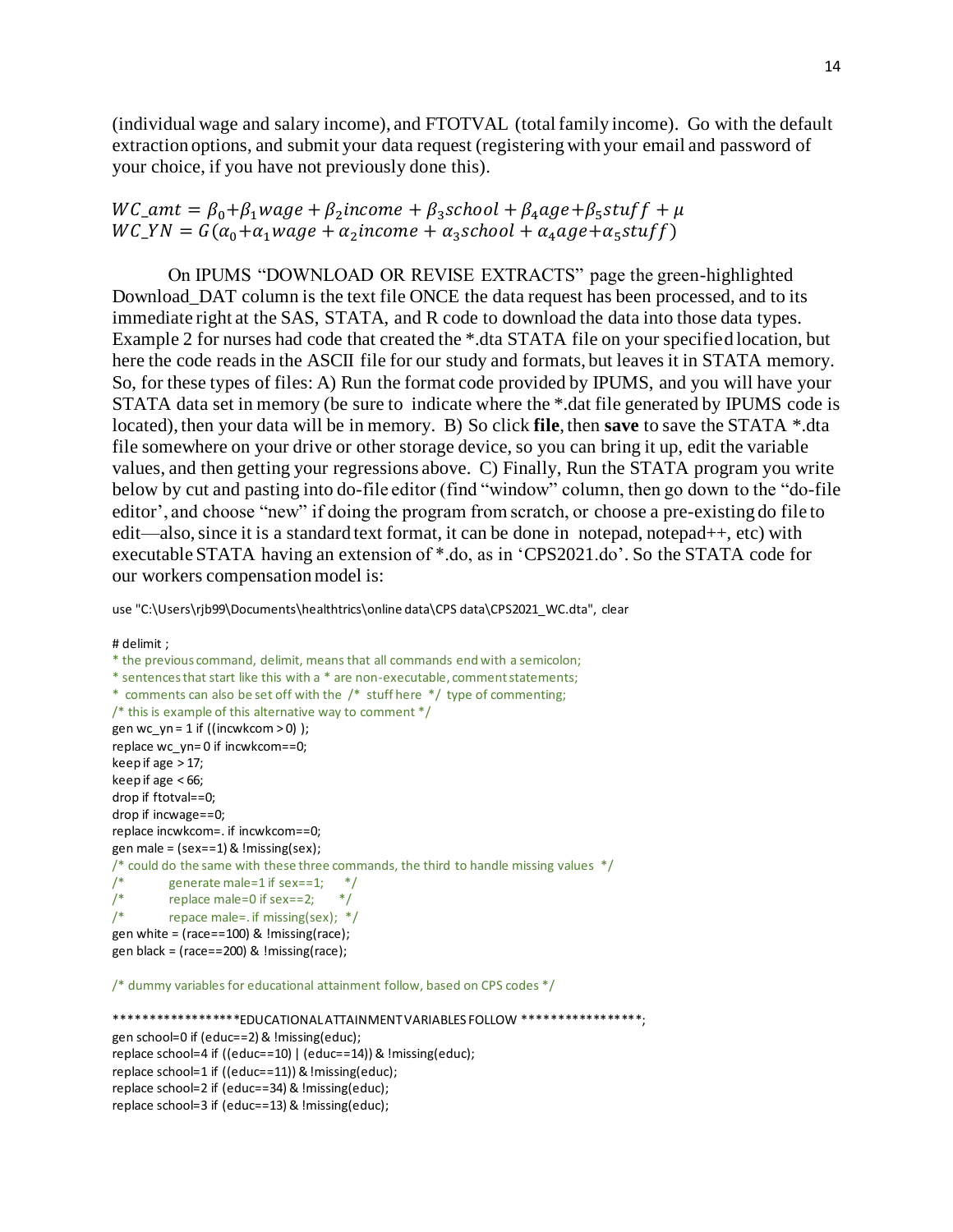replace school=4 if ((educ==14)) & !missing(educ); replace school=5 if ((educ==20) | (educ==21)) & !missing(educ); replace school=6 if (educ==22) & !missing(educ); replace school=7 if ((educ==30) | (educ==31)) & !missing(educ); replace school=8 if (educ==32) & !missing(educ); replace school=9 if (educ==40) & !missing(educ); replace school=10 if (educ==50) & !missing(educ); replace school=11 if (educ==60) & !missing(educ); replace school=12 if ((educ==70) | (educ==71) | (educ==72) | (educ==73)) & !missing(educ); replace school=13 if (educ==80) & !missing(educ); replace school=14 if ((educ==81) | (educ==90) | (educ==91) | (educ==92))& !missing(educ); replace school=15 if (educ==100) & !missing(educ); replace school=16 if ((educ==110)| (educ==110)) & !missing(educ); replace school=18 if ((educ==122) | (educ==123) )& !missing(educ); replace school=20 if (educ==125) & !missing(educ);

gen married= ((marst==1) | (marst==2) ) & !missing(marst); gen nevermarried=((marst==6) ) & !missing(marst); ;

regress incwkcom incwage ftotval school age male white black married nevermarried i.statefip;

logit wc\_yn incwage ftotval school age male white black married nevermarried i.statefip;

With the output same as SAS….

[https://cran.r-project.org/web/packages/ipumsr/vignettes/ipums-cps.html](about:blank)

**EXAMPLE6: reading Annual Social and Economic Supplement (ASEC) in R.** To get this ASEC annual supplement from the Current Population Survey (CPS), we go the IPUMS portal and click off all but the most recent supplements[: https://cps.ipums.org/cps-action/samples](about:blank)

Then we go to the bottom of that page and click "SUBMIT SAMPLE SELECTIONS". We want to look at the some of the socio-demographic determinants of a workers compensation claim (these are associated with workplace injuries or disease), we decide get STATEFIP (state numeric identifiers) from the HOUSEHOLD\_geograhpic variables category, and from the PERSON category, in the CORE section, we choose AGE, SEX, RACE, MARST, EDUC; and from the ANNUAL SOCIAL ECONOMIC SUPPLEMENT (ASEC), we click on the INCOME VARIABLES to get INCWKCOM (income from workers' compensation), INCWAGE (individual wage and salary income), and FTOTVAL (total family income). Go with the default extraction options, and submit your data request (registering with your email and password of your choice, if you have not previously done this).

 $WC\_amt = \beta_0 + \beta_1 wage + \beta_2 income + \beta_3 school + \beta_4 age + \beta_5 stufff + \mu$  $WC_YN = G(\alpha_0 + \alpha_1 wage + \alpha_2 income + \alpha_3 school + \alpha_4 age + \alpha_5 stuff)$ 

On IPUMS "DOWNLOAD OR REVISE EXTRACTS" page the green-highlighted Download\_DAT column that is the text file ONCE the data request has been processed, and to its immediate right at the SAS, STATA, and R code to download the data into those data types.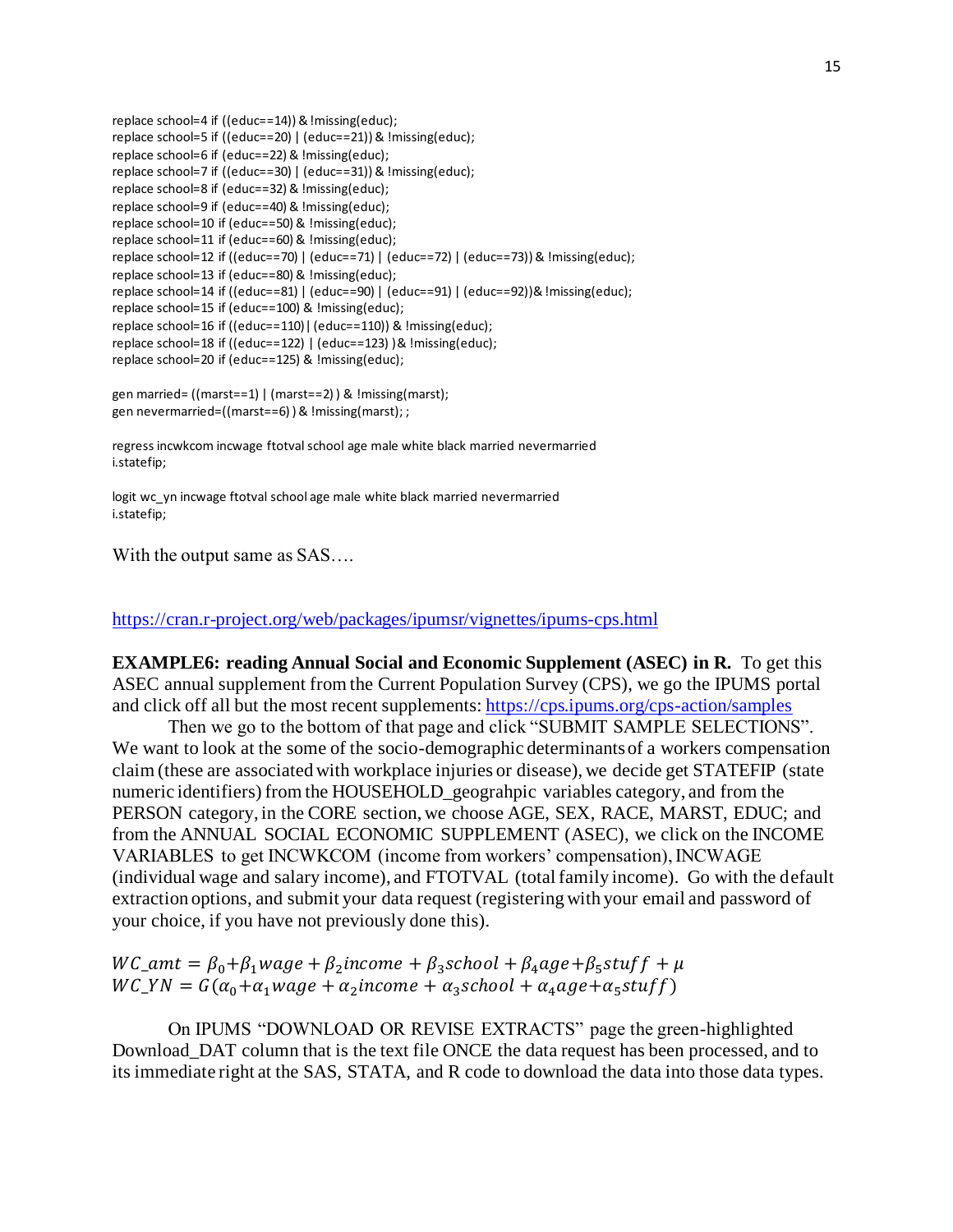Suppose that the data is named 'cps  $00011$ .dat' and it is located on the "C:\Users\rjb99\Documents\healthtrics\online data\CPS data\cps\_00011.dat" subdirectory; also we will want to download the DDI file, which will be named 'cps\_000aa.xml' on the "C:\Users\rjb99\Documents\healthtrics\online data\CPS data" subdirectory. We will also need to download the ipumsr R-package: install.packages('ipumsr')

```
> install.packages('ipumsr')
> library(ipumsr)
# Change these filepaths to the filepaths of your downloaded extract
>cps_ddi_file <- "<<file_location\cps_00011.xml>>"
>cps_data_file <- "<<file_location\cps_00011.dat>>"
>cps_ddi <-read_ipums_ddi(cps_ddi_file) # Contains metadata, as separate object
>cps2021_WC <- read_ipums_micro(cps_ddi_file, data_file = cps_data_file)
>filter(cps2021_WC, age>17)
>filter(cps2021_WC, age<66)
>cps2021_WC$WC_YN <- ifelse(cps2021_WC$incwkcom>0, 1 , 0)
>cps2021_WC$male <- ifelse(cps2021_WC$sex==1, 1, 0)
>cps2021_WC$male <- if(cps2021_WC$sex==9, NA)
>cps2021_WC$white <- ifelse(cps2021_WC$race==100, 1, 0) 
>cps2021_WC$black <- ifelse(cps2021_WC$race==200, 1, 0) 
>cps2021_WC$married <- ifelse(((cps2021_WC$marst==1) |(cps2021_WC$marst==2)), 1, 0) 
>cps2021_WC$nevermarried <- ifelse(cps2021_WC$marst==6, 1, 0)
>cps2021_WC$school <- if(((cps2021_WC$educ==1) | (cps2021_WC$educ==999), NA)
>cps2021_WC$school <- if(cps2021_WC$educ==2, 0) 
>cps2021_WC$school <- if(cps2021_WC$educ==10, 4) 
>cps2021_WC$school <- if(cps2021_WC$educ==14, 4)
>cps2021_WC$school <- if(cps2021_WC$educ==11, 1) 
>cps2021_WC$school <- if(cps2021_WC$educ==12, 2) 
>cps2021_WC$school <- if(cps2021_WC$educ==13, 3) 
>cps2021_WC$school <- if(cps2021_WC$educ==14, 4) 
>cps2021_WC$school <- if(cps2021_WC$educ==20, 5) 
>cps2021_WC$school <- if(cps2021_WC$educ==21, 5) 
>cps2021_WC$school <- if(cps2021_WC$educ==22, 6) 
>cps2021_WC$school <- if(cps2021_WC$educ==30, 7) 
>cps2021_WC$school <- if(cps2021_WC$educ==31, 7) 
>cps2021_WC$school <- if(cps2021_WC$educ==32, 8) 
>cps2021_WC$school <- if(cps2021_WC$educ==40, 9) 
>cps2021_WC$school <- if(cps2021_WC$educ==50, 10) 
>cps2021_WC$school <- if(cps2021_WC$educ==60, 11) 
>cps2021_WC$school <- if(cps2021_WC$educ==70, 12)
>cps2021_WC$school <- if(cps2021_WC$educ==71, 12)
>cps2021_WC$school <- if(cps2021_WC$educ==72, 12)
>cps2021_WC$school <- if(cps2021_WC$educ==73, 12)
>cps2021_WC$school <- if(cps2021_WC$educ==80, 13)
>cps2021_WC$school <- if(cps2021_WC$educ==81, 14) 
>cps2021_WC$school <- if(cps2021_WC$educ==90, 14)
>cps2021_WC$school <- if(cps2021_WC$educ==91, 14)
>cps2021_WC$school <- if(cps2021_WC$educ==92, 14)
>cps2021_WC$school <- if(cps2021_WC$educ==100, 15) 
>cps2021_WC$school <- if(cps2021_WC$educ==110, 16) 
>cps2021_WC$school <- if(cps2021_WC$educ==111, 16) 
>cps2021_WC$school <- if(cps2021_WC$educ==120, 17) 
>cps2021_WC$school <- if(cps2021_WC$educ==121, 17) 
>cps2021_WC$school <- if(cps2021_WC$educ==122, 18)
>cps2021_WC$school <- if(cps2021_WC$educ==123, 18) 
>cps2021_WC$school <- if(cps2021_WC$educ==124, 18) 
>cps2021_WC$school <- if(cps2021_WC$educ==111, 16)
```